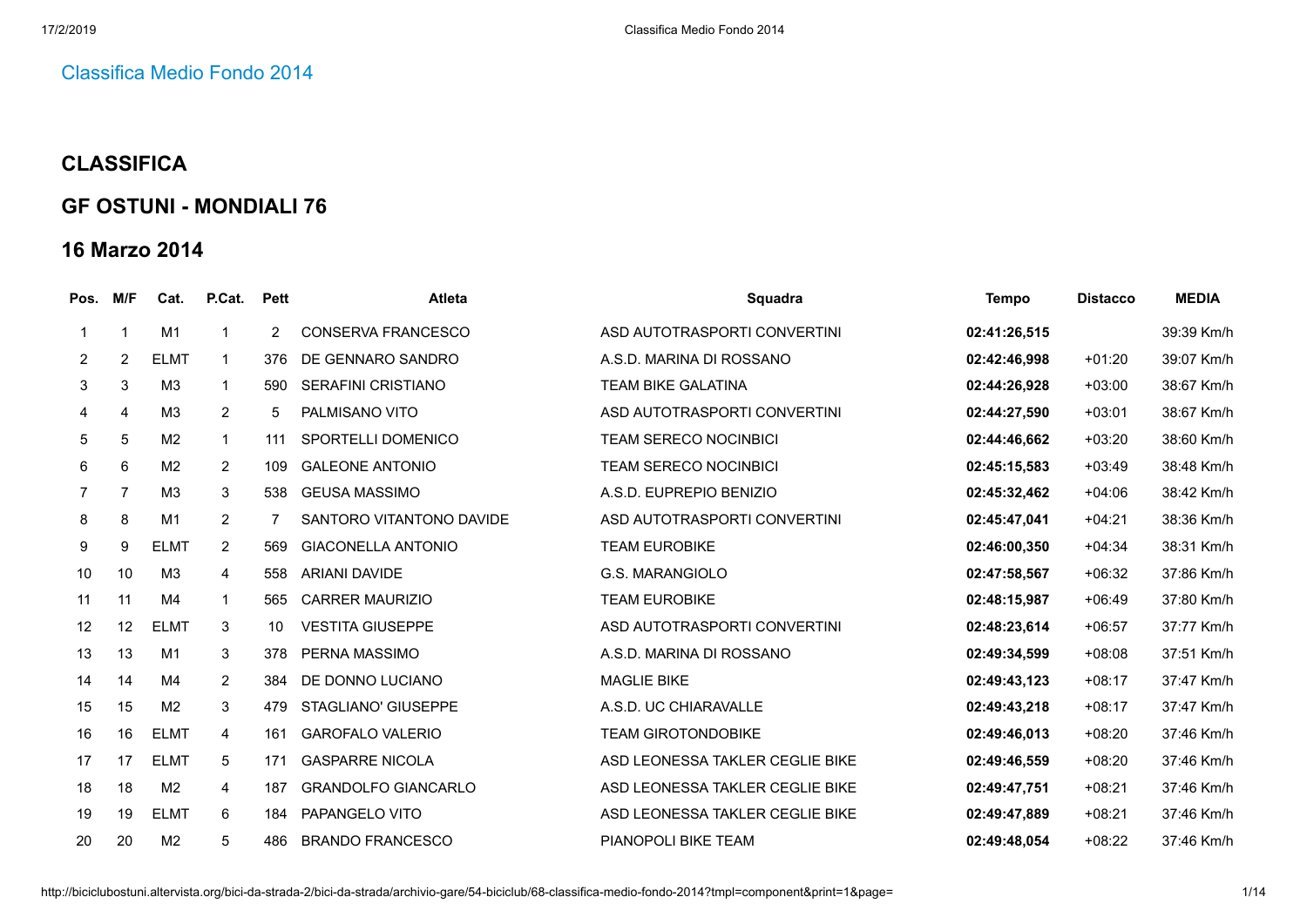| Pos. | M/F | Cat.           | P.Cat.         | <b>Pett</b> | <b>Atleta</b>            | Squadra                           | Tempo        | <b>Distacco</b> | <b>MEDIA</b> |
|------|-----|----------------|----------------|-------------|--------------------------|-----------------------------------|--------------|-----------------|--------------|
| 21   | 21  | <b>ELMT</b>    | $\overline{7}$ | 101         | CAZZOLLA ALESSANDRO      | ASD VELOSPORT MAGALETTI           | 02:49:48,186 | $+08:22$        | 37:46 Km/h   |
| 22   | 22  | M <sub>2</sub> | 6              | 435         | <b>SUPPA MARCO</b>       | A.S.D. UC CHIARAVALLE             | 02:49:49,182 | $+08:23$        | 37:45 Km/h   |
| 23   | 23  | M4             | 3              | 466         | PUCCIO ANTONIO           | A.S.D. MOBILI X UFF. CZ           | 02:49:53,720 | $+08:27$        | 37:43 Km/h   |
| 24   | 24  | M1             | 4              | 574         | MANARA CLAUDIO           | ASD MTB CASARANO                  | 02:49:55,328 | $+08:29$        | 37:43 Km/h   |
| 25   | 25  | <b>ELMT</b>    | 8              | 405         | <b>VINCI ANDREA</b>      | A.S.D. G.C. MARTINA FRANCA        | 02:49:55,720 | $+08:29$        | 37:43 Km/h   |
| 26   | 26  | ELMT           | 9              | 448         | <b>MODOLA FELICE</b>     | <b>G.S. CICLOAMATORI VIESTE</b>   | 02:49:56,958 | $+08:30$        | 37:42 Km/h   |
| 27   | 27  | <b>ELMT</b>    | 10             | 227         | <b>GRANIERI MICHELE</b>  | ASD VELOSPRINT BITONTO            | 02:49:57,334 | $+08:31$        | 37:42 Km/h   |
| 28   | 28  | <b>ELMT</b>    | 11             | 170         | <b>CEGLIE ANTONIO</b>    | ASD LEONESSA TAKLER CEGLIE BIKE   | 02:49:59,047 | $+08:33$        | 37:42 Km/h   |
| 29   | 29  | M1             | 5              | 106         | <b>GIANNUZZI ANTONIO</b> | TEAM SERECO NOCINBICI             | 02:49:59,175 | $+08:33$        | 37:41 Km/h   |
| 30   | 30  | M4             | 4              | 583         | LOGRIECO FRANCESCO       | A.S.D. VELO SPORT MAGALETTI       | 02:49:59,176 | $+08:33$        | 37:41 Km/h   |
| 31   | 31  | <b>ELMT</b>    | 12             | 571         | <b>NUHA ALBAN</b>        | <b>TEAM EUROBIKE</b>              | 02:49:59,252 | $+08:33$        | 37:41 Km/h   |
| 32   | 32  | M1             | 6              | 361         | <b>ETTORRE GIUSEPPE</b>  | <b>ECOSTOREBIKE GROTTAGLIE</b>    | 02:49:59,551 | $+08:33$        | 37:41 Km/h   |
| 33   | 33  | M <sub>5</sub> | $\mathbf{1}$   | 388         | <b>ZEGGIO SILVIO</b>     | <b>MAGLIE BIKE</b>                | 02:50:00,028 | $+08:34$        | 37:41 Km/h   |
| 34   | 34  | M <sub>2</sub> | $\overline{7}$ | 654         | <b>ESPOSITO GAETANO</b>  | <b>SUPER TEAM</b>                 | 02:50:00,271 | $+08:34$        | 37:41 Km/h   |
| 35   | 35  | M <sub>3</sub> | 5              | 163         | LATARTARA GIUSEPPE       | ACD SPES ALBEROBELLO              | 02:50:00,347 | $+08:34$        | 37:41 Km/h   |
| 36   | 36  | M4             | 5              | 567         | DEL VECCHIO DOMENICO     | <b>TEAM EUROBIKE</b>              | 02:50:00,644 | $+08:34$        | 37:41 Km/h   |
| 37   | 37  | M3             | 6              | 172         | <b>MELI VINCENZO</b>     | ASD LEONESSA TAKLER CEGLIE BIKE   | 02:50:01,228 | $+08:35$        | 37:41 Km/h   |
| 38   | 38  | M <sub>2</sub> | 8              | 452         | <b>SEMERARO PASQUALE</b> | A.S.D. NRG BIKE - MONOPOLI        | 02:50:01,438 | $+08:35$        | 37:41 Km/h   |
| 39   | 39  | M <sub>2</sub> | 9              | 534         | DODARO GIOVANNI          | A.S.D. TE.KI.AN. CICLITALIA       | 02:50:01,871 | $+08:35$        | 37:40 Km/h   |
| 40   | 40  | M4             | 6              | 632         | <b>AGOSTO ROBERTO</b>    | A.S.D. ULTIMO KM                  | 02:50:02,277 | $+08:36$        | 37:40 Km/h   |
| 41   | 41  | M4             | $\overline{7}$ | 228         | PARADISO GIUSEPPE        | ASD CANUSIUM BIKE L. MARCOVECCHIO | 02:50:02,607 | $+08:36$        | 37:40 Km/h   |
| 42   | 42  | M1             | $\overline{7}$ | 557         | <b>MIOLA ORAZIO</b>      | G.S. MARANGIOLO                   | 02:50:02,868 | $+08:36$        | 37:40 Km/h   |
| 43   | 43  | M6             | $\mathbf{1}$   | 43          | SOLDATO ALFONSO          | ASD ROMANELLI BIKE CAPURSO        | 02:50:03,036 | $+08:37$        | 37:40 Km/h   |
| 44   | 44  | M4             | 8              | 212         | PICONESE GIUSEPPE        | <b>GS PICONESE MELENDUGNO</b>     | 02:50:04,840 | $+08:38$        | 37:39 Km/h   |
| 45   | 45  | M <sub>2</sub> | 10             | 333         | PIETRANGELO VINCENZO     | A.S.D. ANDRIA CYCLING TEAM        | 02:50:05,541 | $+08:39$        | 37:39 Km/h   |
| 46   | 46  | M <sub>3</sub> | $\overline{7}$ | 653         | <b>FIORE GIUSEPPE</b>    | SUPER TEAM                        | 02:50:06,217 | $+08:40$        | 37:39 Km/h   |
| 47   | 47  | M <sub>2</sub> | 11             | 73          | ROLLI STEFANO            | <b>TEAM BIKE GALATINA</b>         | 02:50:07,112 | $+08:41$        | 37:39 Km/h   |
| 48   | 48  | <b>ELMT</b>    | 13             | 623         | <b>LANOTTE MATTEO</b>    | A.S.D. CICOGNA LANOTTE BIKE       | 02:50:07,455 | $+08:41$        | 37:38 Km/h   |
| 49   | 49  | M <sub>3</sub> | 8              | 71          | SEMERARO COSIMO          | ASD GSC GROTTAGLIE                | 02:50:07,902 | +08:41          | 37:38 Km/h   |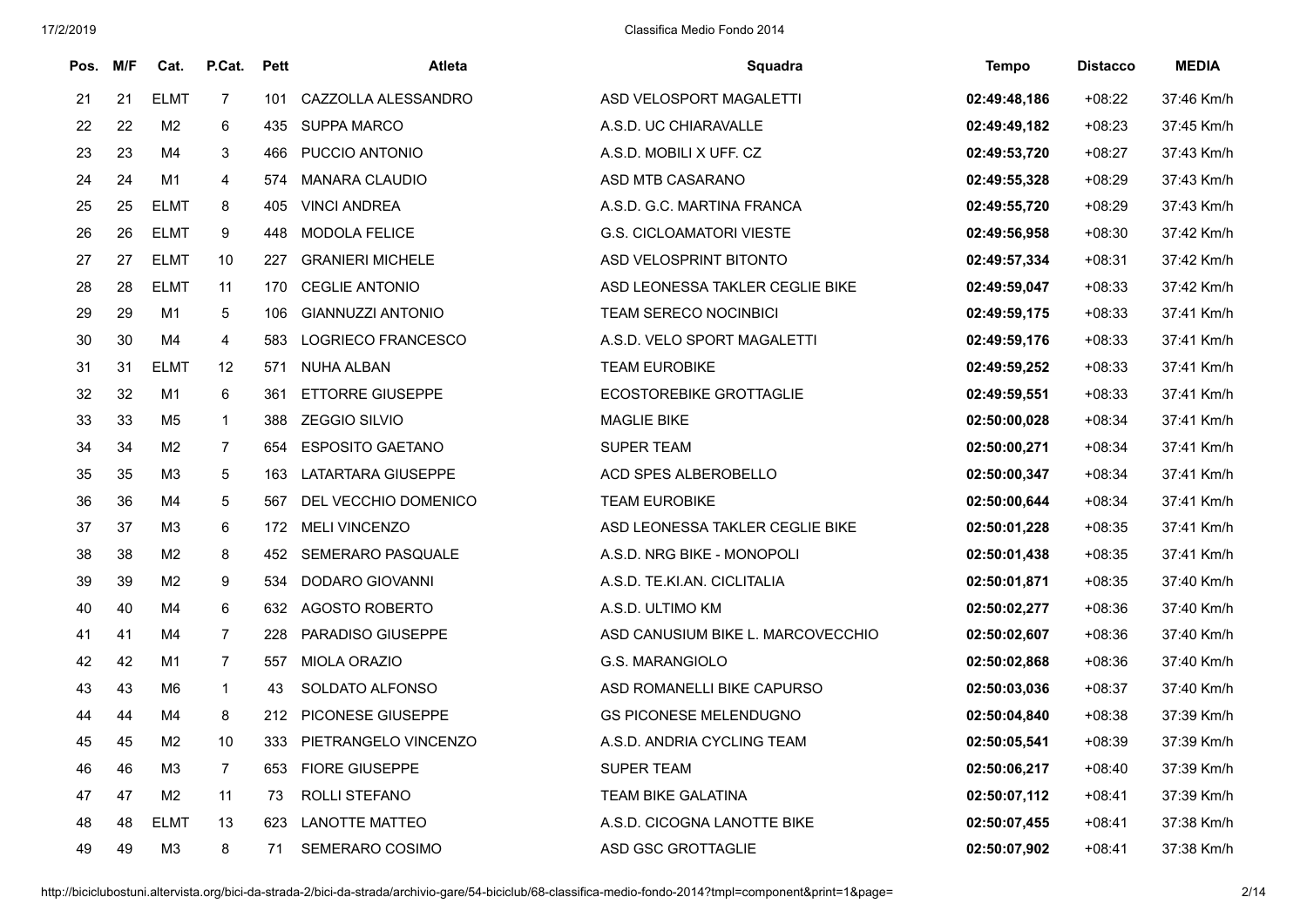| Pos. | M/F | Cat.           | P.Cat.         | <b>Pett</b> | Atleta                      | Squadra                      | Tempo        | <b>Distacco</b> | <b>MEDIA</b> |
|------|-----|----------------|----------------|-------------|-----------------------------|------------------------------|--------------|-----------------|--------------|
| 50   | 50  | M1             | 8              | 99          | ALTAMURA DOMENICO           | ASD VELOSPORT MAGALETTI      | 02:50:08,263 | $+08:42$        | 37:38 Km/h   |
| 51   | 51  | <b>ELMT</b>    | 14             | 399         | <b>MARINO MARIO</b>         | A.S.D. TE.KI.AN. CICLITALIA  | 02:50:08,518 | $+08:42$        | 37:38 Km/h   |
| 52   | 52  | M <sub>2</sub> | 12             | 537         | FRANCOLINO ANTONIO          | A.S.D. TEAM MURGIA BIKE      | 02:50:09,203 | $+08:43$        | 37:38 Km/h   |
| 53   | 53  | M1             | 9              | 321         | CASALINO GIANLUCA           | TEAM MAGHERNOBIKES - MATERA  | 02:50:09,889 | $+08:43$        | 37:38 Km/h   |
| 54   | 54  | M <sub>1</sub> | 10             | 626         | <b>NARDELLI FRANCESCO</b>   | A.S.D. NARDELLI SPORT        | 02:50:10,148 | $+08:44$        | 37:37 Km/h   |
| 55   | 55  | M1             | 11             | 304         | <b>MANGIA MARIO</b>         | A.S.D. TEAM BIKE GALATINA    | 02:50:10,380 | $+08:44$        | 37:37 Km/h   |
| 56   | 56  | M <sub>2</sub> | 13             | 638         | ODORINO MARCO               | A.S.D. POLISPORT - POLIGNANO | 02:50:10,829 | $+08:44$        | 37:37 Km/h   |
| 57   | 57  | M <sub>2</sub> | 14             | 419         | LANEVE ERMANNO              | A.S.D. CYCLON-STORE.IT       | 02:50:10,872 | $+08:44$        | 37:37 Km/h   |
| 58   | 58  | <b>ELMT</b>    | 15             | 65          | DE MARZO FRANCESCO          | ASD CICLI DE MARZO           | 02:50:11,106 | $+08:45$        | 37:37 Km/h   |
| 59   | 59  | <b>ELMT</b>    | 16             | 556         | <b>DICURSI SERGIO</b>       | <b>G.S. MARANGIOLO</b>       | 02:50:12,016 | $+08:46$        | 37:37 Km/h   |
| 60   | 60  | M1             | 12             | 332         | <b>MELILLO RICCARDO</b>     | A.S.D. ANDRIA CYCLING TEAM   | 02:50:12,393 | $+08:46$        | 37:37 Km/h   |
| 61   | 61  | <b>ELMT</b>    | 17             | 559         | <b>BRANCACCIO FABIO</b>     | <b>G.S. MARANGIOLO</b>       | 02:50:12,728 | $+08:46$        | 37:37 Km/h   |
| 62   | 62  | M <sub>5</sub> | $\overline{2}$ | 451         | CARPARELLI DOMENICO         | A.S.D. NRG BIKE - MONOPOLI   | 02:50:12,983 | $+08:46$        | 37:36 Km/h   |
| 63   | 63  | M4             | 9              | 495         | PALMISANO BIAGIO            | A.S.D. NARDUCCI              | 02:50:13,154 | $+08:47$        | 37:36 Km/h   |
| 64   | 64  | M1             | 13             | 651         | <b>CATUCCI GIUSEPPE</b>     | <b>SUPER TEAM</b>            | 02:50:13,787 | $+08:47$        | 37:36 Km/h   |
| 65   | 65  | M4             | 10             | 566         | DE PALMA GIUSEPPE           | <b>TEAM EUROBIKE</b>         | 02:50:13,849 | $+08:47$        | 37:36 Km/h   |
| 66   | 66  | <b>ELMT</b>    | 18             | 487         | PATTI PAOLO                 | PIANOPOLI BIKE TEAM          | 02:50:13,851 | $+08:47$        | 37:36 Km/h   |
| 67   | 67  | M4             | 11             | 325         | <b>OCCHI ROBERTO</b>        | <b>G.S. MELDEL SPECK</b>     | 02:50:14,689 | $+08:48$        | 37:36 Km/h   |
| 68   | 68  | M <sub>2</sub> | 15             | 493         | <b>SCHIAVONE GIUSEPPE</b>   | A.S.D. NARDUCCI              | 02:50:15,491 | $+08:49$        | 37:36 Km/h   |
| 69   | 69  | M3             | 9              | 146         | AURISPA ANDREA              | ASD TEAM AURISPA & C.        | 02:50:16,222 | $+08:50$        | 37:35 Km/h   |
| 70   | 70  | M1             | 14             | 150         | <b>LECCI RICCARDO</b>       | ASD TEAM AURISPA & C.        | 02:50:16,705 | $+08:50$        | 37:35 Km/h   |
| 71   | 71  | M <sub>3</sub> | 10             | 355         | MASTRONICOLA ONOFRIO        | A.S.D. VELOSPRINT BITONTO    | 02:50:16,938 | $+08:50$        | 37:35 Km/h   |
| 72   | 72  | M <sub>5</sub> | $\mathbf{3}$   | 491         | <b>COSTANTINO SALVATORE</b> | S.D. CHIEUTI                 | 02:50:18,808 | $+08:52$        | 37:34 Km/h   |
| 73   | 73  | M4             | 12             | 153         | LOMONACO MICHELE            | ASD BICI CLUB OSTUNI         | 02:50:19,148 | $+08:53$        | 37:34 Km/h   |
| 74   | 74  | M6             | $\overline{2}$ | 12          | <b>ZIGRINO MARTINO</b>      | ASD G.C. MARTINA             | 02:50:19,307 | $+08:53$        | 37:34 Km/h   |
| 75   | 75  | M4             | 13             | 418         | <b>SGOBBA VITO SANTE</b>    | <b>TEAM EUROBIKE</b>         | 02:50:19,537 | $+08:53$        | 37:34 Km/h   |
| 76   | 76  | <b>ELMT</b>    | 19             | 331         | <b>TROIA VINCENZO</b>       | A.S.D. ANDRIA CYCLING TEAM   | 02:50:19,725 | $+08:53$        | 37:34 Km/h   |
| 77   | 77  | <b>ELMT</b>    | 20             | 588         | <b>TODISCO GIUSEPPE</b>     | <b>SCAPIN FACTORY TEAM</b>   | 02:50:20,253 | $+08:54$        | 37:34 Km/h   |
| 78   | 78  | <b>ELMT</b>    | 21             | 343         | <b>D'EREDITA' MARCO</b>     | A.S.D. SC CASAMASSIMA        | 02:50:20,905 | $+08:54$        | 37:34 Km/h   |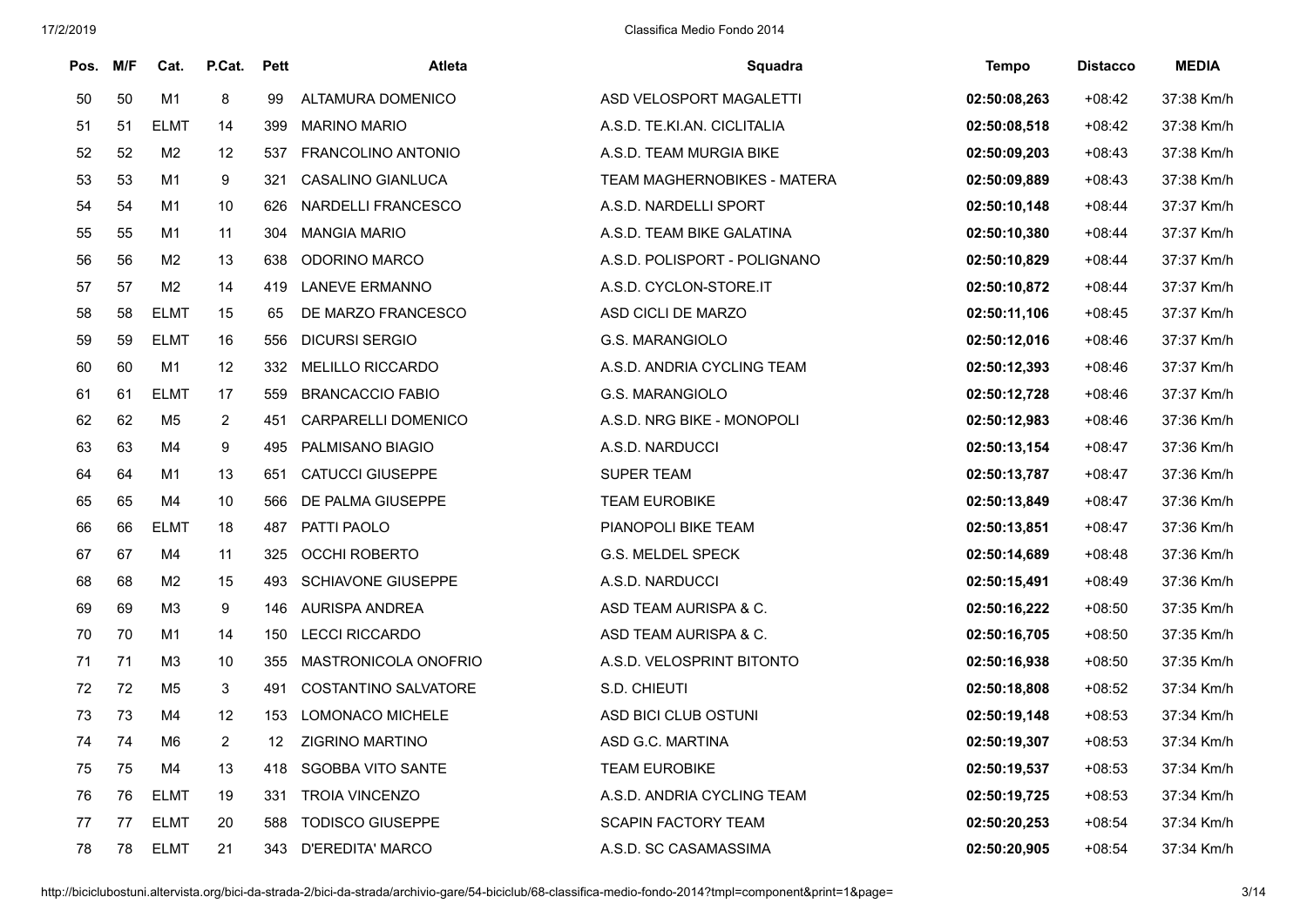| Pos. | M/F | Cat.           | P.Cat.            | <b>Pett</b> | Atleta                    | Squadra                           | <b>Tempo</b> | <b>Distacco</b> | <b>MEDIA</b> |
|------|-----|----------------|-------------------|-------------|---------------------------|-----------------------------------|--------------|-----------------|--------------|
| 79   | 79  | M <sub>2</sub> | 16                | 387         | <b>TOMA ORONZO</b>        | MAGLIE BIKE                       | 02:50:21,594 | $+08:55$        | 37:33 Km/h   |
| 80   | 80  | M4             | 14                | 401         | <b>D'ANGELA FRANCESCO</b> | <b>TEAM CALCAGNI SPORT</b>        | 02:50:22,100 | $+08:56$        | 37:33 Km/h   |
| 81   | 81  | M <sub>3</sub> | 11                | 195         | DI TANO PIERLUIGI         | <b>NRG BIKE</b>                   | 02:50:22,821 | $+08:56$        | 37:33 Km/h   |
| 82   | 82  | M <sub>6</sub> | 3                 | 379         | PROMEZIO CARLO            | A.S.D. MARINA DI ROSSANO          | 02:50:23,728 | $+08:57$        | 37:32 Km/h   |
| 83   | 83  | M <sub>2</sub> | 17                | 610         | DE PASCALIS MASSIMILIANO  | G.C. AIRONE LEO COSTRUCTION       | 02:50:24,463 | $+08:58$        | 37:32 Km/h   |
| 84   | 84  | M1             | 15                | 79          | MAGGESE MICHELE           | ASD TEAM MM BIKE ANDRIA           | 02:50:24,877 | $+08:58$        | 37:32 Km/h   |
| 85   | 85  | M5             | 4                 | 169         | <b>CEGLIE NICOLA</b>      | ASD LEONESSA TAKLER CEGLIE BIKE   | 02:50:25,767 | $+08:59$        | 37:32 Km/h   |
| 86   | 86  | <b>ELMT</b>    | 22                | 607         | <b>PASA OLSI</b>          | G.C. AIRONE LEO COSTRUCTION       | 02:50:25,850 | $+08:59$        | 37:32 Km/h   |
| 87   | 87  | M1             | 16                | 620         | <b>FIORINI SABINO</b>     | A.S.D. CICOGNA LANOTTE BIKE       | 02:50:28,046 | $+09:02$        | 37:31 Km/h   |
| 88   | 88  | M4             | 15                | 373         | DAGNELLO VINCENZO         | <b>TEAM FIERAMOSCA BIKE</b>       | 02:50:28,486 | $+09:02$        | 37:31 Km/h   |
| 89   | 89  | M <sub>3</sub> | $12 \overline{ }$ | 35          | <b>RUGGIERO FRANCESCO</b> | ASD VELOSPRINT BITONTO            | 02:50:29,152 | $+09:03$        | 37:31 Km/h   |
| 90   | 90  | M1             | 17                | 483         | D'ADAMO COSIMO DANIELE    | A.S.D. BICI CLUB POLICORO         | 02:50:29,454 | $+09:03$        | 37:30 Km/h   |
| 91   | 91  | M <sub>5</sub> | 5                 | 436         | <b>MESSINA ANTONIO</b>    | A.S.D. UC CHIARAVALLE             | 02:50:29,908 | $+09:03$        | 37:30 Km/h   |
| 92   | 92  | M <sub>3</sub> | 13                | 603         | <b>LEO ANDREA</b>         | G.C. AIRONE LEO COSTRUCTION       | 02:50:30,397 | $+09:04$        | 37:30 Km/h   |
| 93   | 93  | M <sub>2</sub> | 18                | 4           | DE CARLO GIUSEPPE         | ASD AUTOTRASPORTI CONVERTINI      | 02:50:30,793 | $+09:04$        | 37:30 Km/h   |
| 94   | 94  | M <sub>2</sub> | 19                | 168         | <b>MIRAGLIA ANTONIO</b>   | ACD SPES ALBEROBELLO              | 02:50:30.853 | $+09:04$        | 37:30 Km/h   |
| 95   | 95  | M5             | 6                 | 371         | <b>SPERA ANTONIO</b>      | <b>TEAM FIERAMOSCA BIKE</b>       | 02:50:31,603 | $+09:05$        | 37:30 Km/h   |
| 96   | 96  | M <sub>5</sub> | $\overline{7}$    | 70          | PINTO ANTONIO             | ASD GSC GROTTAGLIE                | 02:50:33,442 | $+09:07$        | 37:29 Km/h   |
| 97   | 97  | M1             | 18                | 81          | <b>ANTOLINI RAFFAELE</b>  | ASD TEAM MM BIKE ANDRIA           | 02:50:33,725 | $+09:07$        | 37:29 Km/h   |
| 98   | 98  | M5             | 8                 | 655         | <b>NOCE QUINTINO</b>      | <b>SUPER TEAM</b>                 | 02:50:36.791 | $+09:10$        | 37:28 Km/h   |
| 99   | 99  | M4             | 16                | 358         | FRACCHIOLLA DOMENICO      | A.S.D. CYCLING TEAM MOLA          | 02:50:36.955 | $+09:10$        | 37:28 Km/h   |
| 100  | 100 | <b>ELMT</b>    | 23                | 550         | SANTAMATO NICOLO'         | G.S. MARANGIOLO                   | 02:50:37,792 | $+09:11$        | 37:27 Km/h   |
| 101  | 101 | M <sub>2</sub> | 20                | 319         | CARBONE FABRIZIO          | G.S.C. ADRIANO DE ZAN             | 02:50:37,964 | $+09:11$        | 37:27 Km/h   |
| 102  | 102 | M4             | 17                | 561         | <b>MAGGIORE ANGELO</b>    | ZERO CON 2 BIKE                   | 02:50:39.673 | $+09:13$        | 37:27 Km/h   |
| 103  | 103 | M3             | 14                | 539         | PAGLIONICO SERAFINO       | A.S.D. MELANIA                    | 02:50:40,824 | $+09:14$        | 37:26 Km/h   |
| 104  | 104 | M3             | 15                | 230         | NARDO' MASSIMILIANO       | ASD CANUSIUM BIKE L. MARCOVECCHIO | 02:50:41,103 | $+09:15$        | 37:26 Km/h   |
| 105  | 105 | M1             | 19                | 330         | <b>CAPRISTO DOMENICO</b>  | A.S.D. CICLOAMATORI CALABRIA      | 02:50:41,204 | $+09:15$        | 37:26 Km/h   |
| 106  | 106 | M1             | 20                | 627         | <b>DANESE DARIO</b>       | A.S.D. NARDELLI SPORT             | 02:50:41,665 | $+09:15$        | 37:26 Km/h   |
| 107  | 107 | M <sub>2</sub> | 21                | 165         | PEZZOLLA VITO             | ACD SPES ALBEROBELLO              | 02:50:42,034 | $+09:16$        | 37:26 Km/h   |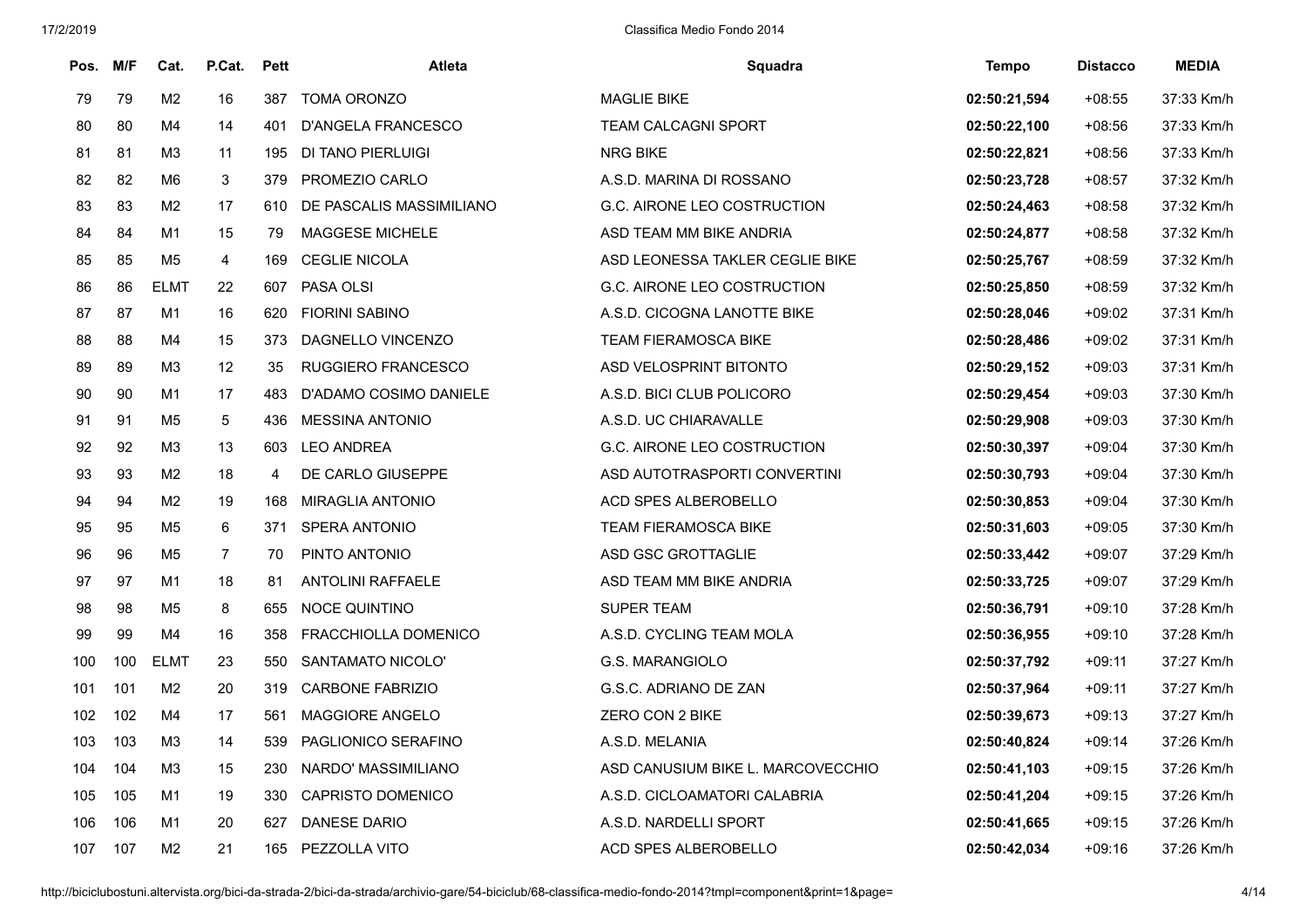| Pos. | M/F | Cat.           | P.Cat.       | <b>Pett</b> | Atleta                   | Squadra                         | <b>Tempo</b> | <b>Distacco</b> | <b>MEDIA</b> |
|------|-----|----------------|--------------|-------------|--------------------------|---------------------------------|--------------|-----------------|--------------|
| 108  | 108 | M1             | 21           | 143         | DE MARTINO FERDINANDO    | <b>TEAM TORTORABIKES</b>        | 02:50:42,859 | $+09:16$        | 37:26 Km/h   |
| 109  | 109 | M <sub>6</sub> | 4            | 136         | MASTROPIETRO CLAUDIO     | ASD GS MARANGIOLO               | 02:50:43,121 | $+09:17$        | 37:25 Km/h   |
| 110  | 110 | <b>ELMT</b>    | 24           | 142         | DE MARTINO MARCO         | <b>TEAM TORTORABIKES</b>        | 02:50:46,385 | $+09:20$        | 37:24 Km/h   |
| 111  | 111 | M <sub>3</sub> | 16           |             | 572 STRIPPOLI PIERLUIGI  | <b>TEAM EUROBIKE</b>            | 02:50:48,229 | $+09:22$        | 37:24 Km/h   |
| 112  | 112 | M <sub>2</sub> | 22           | 375         | <b>DAVI' ANTONIO</b>     | A.S.D. MARINA DI ROSSANO        | 02:50:48,466 | $+09:22$        | 37:23 Km/h   |
| 113  | 113 | M <sub>2</sub> | 23           | 496         | <b>ANGELINI ERNESTO</b>  | A.S.D. NARDUCCI                 | 02:50:48,556 | $+09:22$        | 37:23 Km/h   |
| 114  | 114 | M <sub>2</sub> | 24           | 115         | <b>LIUZZI TOMMASO</b>    | <b>TEAM SERECO NOCINBICI</b>    | 02:50:48,710 | $+09:22$        | 37:23 Km/h   |
| 115  | 115 | M4             | 18           | 488         | PATTI GIUSEPPE           | PIANOPOLI BIKE TEAM             | 02:50:51,500 | $+09:25$        | 37:22 Km/h   |
| 116  | 116 | M <sub>2</sub> | 25           | 104         | <b>CHIARELLI MARTINO</b> | TEAM SERECO NOCINBICI           | 02:50:51,912 | $+09:25$        | 37:22 Km/h   |
| 117  | 117 | M <sub>2</sub> | 26           | 173         | PALERMO BRUNO            | ASD LEONESSA TAKLER CEGLIE BIKE | 02:50:52,355 | $+09:26$        | 37:22 Km/h   |
| 118  | 118 | M1             | 22           | 532         | <b>FLORIO VINCENZO</b>   | A.S.D. MERIDIANA TARANTO        | 02:50:52,761 | $+09:26$        | 37:22 Km/h   |
| 119  | 119 | M4             | 19           | 147         | <b>STANELLI ANTONIO</b>  | ASD TEAM AURISPA & C.           | 02:50:54,923 | $+09:28$        | 37:21 Km/h   |
| 120  | 120 | M4             | 20           | 552         | <b>CERVINO COSIMO</b>    | G.S. MARANGIOLO                 | 02:50:55,034 | $+09:29$        | 37:21 Km/h   |
| 121  | 121 | M <sub>3</sub> | 17           | 122         | MINNERVINI CORRADO       | ASD VELOCLUB MOLFETTA           | 02:50:55,075 | $+09:29$        | 37:21 Km/h   |
| 122  | 122 | M <sub>3</sub> | 18           | 619         | DAMATO ANTONIO           | A.S.D. CICOGNA LANOTTE BIKE     | 02:50:55,787 | $+09:29$        | 37:21 Km/h   |
| 123  | 123 | M <sub>2</sub> | 27           | 178         | PAPARELLA GIUSEPPE       | ASD LEONESSA TAKLER CEGLIE BIKE | 02:50:59,241 | $+09:33$        | 37:20 Km/h   |
| 124  | 124 | M3             | 19           | 634         | LEROSE FRANCESCO         | A.S.D. ULTIMO KM                | 02:51:02,168 | $+09:36$        | 37:19 Km/h   |
| 125  | 125 | <b>ELMT</b>    | 25           | 344         | DE SCISCIOLO ALESSANDRO  | A.S.D. SC CASAMASSIMA           | 02:51:11,658 | $+09:45$        | 37:15 Km/h   |
| 126  | 126 | M <sub>2</sub> | 28           | 585         | ALESSANDRINI ROBERTO     | <b>SCAPIN FACTORY TEAM</b>      | 02:51:14,156 | $+09:48$        | 37:14 Km/h   |
| 127  | 127 | M <sub>2</sub> | 29           | 123         | PATRUNO GIUSEPPE         | ASD VELOCLUB MOLFETTA           | 02:51:14,223 | $+09:48$        | 37:14 Km/h   |
| 128  | 128 | M4             | 21           | 198         | PERRONE VICTOR MARCELLO  | ASD TEAM MURGIA BIKE SANTERAMO  | 02:51:16,725 | $+09:50$        | 37:13 Km/h   |
| 129  | 129 | M1             | 23           | 554         | <b>VINCI DANIELE</b>     | G.S. MARANGIOLO                 | 02:51:18,010 | $+09:52$        | 37:13 Km/h   |
| 130  | 130 | M <sub>2</sub> | 30           | 652         | <b>AQUINO EUGENIO</b>    | <b>SUPER TEAM</b>               | 02:51:18,565 | $+09:52$        | 37:13 Km/h   |
| 131  | 131 | M4             | 22           | 625         | LIONETTI ANTONIO         | A.S.D. CICOGNA LANOTTE BIKE     | 02:51:28,844 | $+10:02$        | 37:09 Km/h   |
| 132  | 132 | M <sub>3</sub> | 20           | 176         | <b>VANGI ANTONIO</b>     | ASD LEONESSA TAKLER CEGLIE BIKE | 02:51:46,934 | $+10:20$        | 37:02 Km/h   |
| 133  | 133 | <b>JMT</b>     | $\mathbf{1}$ | 159         | LORENZO DAVIDE           | CICLISTICA ARNESANO             | 02:51:51,605 | $+10:25$        | 37:01 Km/h   |
| 134  | 134 | M <sub>5</sub> | 9            | 553         | <b>CARDONE RAFFAELE</b>  | G.S. MARANGIOLO                 | 02:52:02,881 | $+10:36$        | 36:97 Km/h   |
| 135  | 135 | M4             | 23           | 400         | <b>COFANO LUIGI</b>      | A.S.D. NARDUCCI                 | 02:52:07,317 | $+10:41$        | 36:95 Km/h   |
| 136  | 136 | M <sub>3</sub> | 21           | 353         | <b>ANCONA LUIGI</b>      | A.S.D. VELOSPRINT BITONTO       | 02:52:08,872 | $+10:42$        | 36:94 Km/h   |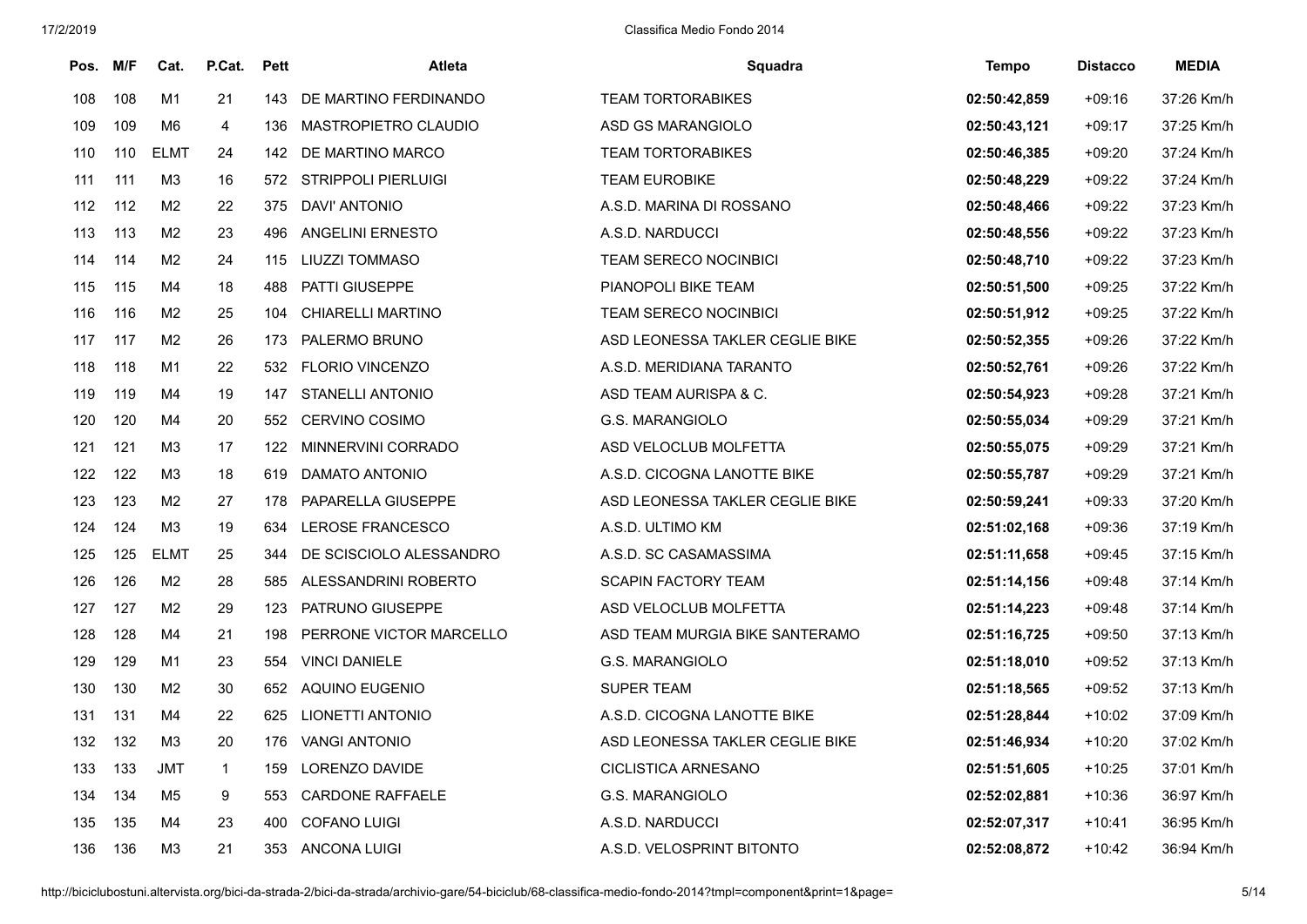| Pos. M/F |     | Cat.           | P.Cat.            | <b>Pett</b> | <b>Atleta</b>             | Squadra                           | <b>Tempo</b> | <b>Distacco</b> | <b>MEDIA</b> |
|----------|-----|----------------|-------------------|-------------|---------------------------|-----------------------------------|--------------|-----------------|--------------|
| 137      | 137 | M <sub>2</sub> | 31                | 194         | DE BIASE GIUSEPPE         | NRG BIKE                          | 02:52:09,795 | $+10:43$        | 36:94 Km/h   |
| 138      | 138 | M1             | 24                | 463         | CATTEDRA COSIMO           | A.S.D. NRG BIKE - MONOPOLI        | 02:52:23,226 | $+10:57$        | 36:89 Km/h   |
| 139      | 139 | M2             | 32                | 444         | LAGUARDIA COSIMO          | SPES ALBEROBELLO                  | 02:53:17,881 | $+11:51$        | 36:70 Km/h   |
| 140      | 140 | M4             | 24                | 233         | RANU' DOMENICO            | ASD BICI CLUB POLICORO            | 02:53:31,846 | $+12:05$        | 36:65 Km/h   |
| 141      | 141 | ΜЗ             | 22                | 461         | PAONE ANTONIO             | CATANZARO NEL CUORE               | 02:56:05.125 | $+14:39$        | 36:12 Km/h   |
| 142      | 142 | M <sub>3</sub> | 23                | 51          | ALBERGA NICOLA            | ASD TEAM ROAD BITETTO             | 02:56:08,999 | $+14:42$        | 36:11 Km/h   |
| 143      | 143 | M6             | $5\phantom{.0}$   | 404         | <b>GIANNELLI ROBERTO</b>  | A.S.D. G.C. MARTINA FRANCA        | 02:56:10,746 | $+14:44$        | 36:10 Km/h   |
| 144      | 144 | M <sub>3</sub> | 24                | 234         | <b>CICERO MAURO</b>       | ASD ROMANELLI BIKE CAPURSO        | 02:56:22,196 | $+14:56$        | 36:06 Km/h   |
| 145      | 145 | M4             | 25                | 301         | <b>CANALE ROBERTO</b>     | A.S.D. CICLOTURISTICA 2001 RC     | 02:56:30,425 | $+15:04$        | 36:03 Km/h   |
| 146      | 146 | M <sub>2</sub> | 33                | 148         | <b>MERAGLIA MARCO</b>     | ASD TEAM AURISPA & C.             | 02:56:38,430 | $+15:12$        | 36:01 Km/h   |
| 147      | 147 | M5             | 10                | 338         | SORRENTI ANTONIO          | A.S.D. CANUSIUM BIKE              | 02:56:39,796 | $+15:13$        | 36:00 Km/h   |
| 148      | 148 | M5             | 11                | 471         | <b>MARINO PASQUALE</b>    | A.S.D. HERACLEA BIKE - POLICORO   | 02:56:52,066 | $+15:26$        | 35:96 Km/h   |
| 149      | 149 | ΜЗ             | 25                | 562         | ZAMMILLO GIANLUCA         | ZERO CON 2 BIKE                   | 02:56:52,727 | $+15:26$        | 35:96 Km/h   |
| 150      | 150 | M5             | $12 \overline{ }$ | 223         | <b>FERRILLI MASSIMO</b>   | ASD G.C. CAPOLEUCA                | 02:56:53,240 | $+15:27$        | 35:96 Km/h   |
| 151      | 151 | M3             | 26                | 595         | CENTONZE FLORIANO         | A.S.D. MONDOSPORT                 | 02:56:53,478 | $+15:27$        | 35:95 Km/h   |
| 152      | 152 | <b>ELMT</b>    | 26                | 335         | DI MURO SIMONE            | A.S.D. CANUSIUM BIKE              | 02:56:54,240 | $+15:28$        | 35:95 Km/h   |
| 153      | 153 | M6             | 6                 | 92          | RADOGNA PASQUALE          | ASD S.C. CASAMASSIMA              | 02:56:54,752 | $+15:28$        | 35:95 Km/h   |
| 154      | 154 | M1             | 25                | 497         | <b>MANCINI CARMELO</b>    | A.S.D. NARDUCCI                   | 02:56:55,086 | $+15:29$        | 35:95 Km/h   |
| 155      | 155 | M8             | $\mathbf{1}$      | 542         | <b>TORRACO MATTEO</b>     | A.S.D. MARGHERITA M.TORRACO       | 02:56:55,206 | $+15:29$        | 35:95 Km/h   |
| 156      | 156 | M1             | 26                | 229         | DI NUNNO VALERIO          | ASD CANUSIUM BIKE L. MARCOVECCHIO | 02:56:55,273 | $+15:29$        | 35:95 Km/h   |
| 157      | 157 | <b>ELMT</b>    | 27                | 469         | <b>RIZZI RAFFAELE</b>     | A.S.D. HERACLEA BIKE - POLICORO   | 02:56:55,861 | $+15:29$        | 35:95 Km/h   |
| 158      | 158 | M4             | 26                | 409         | <b>BATTISTI GIOVANNI</b>  | CICLO CLUB CRISPIANO              | 02:56:55,972 | $+15:29$        | 35:95 Km/h   |
| 159      | 159 | <b>ELMT</b>    | 28                | 600         | <b>LOSACCO EMANUELE</b>   | A.S.D. AMICI IN BICI              | 02:56:56.164 | $+15:30$        | 35:95 Km/h   |
| 160      | 160 | M4             | 27                | 52          | ALBANESE LEONARDO         | ASD TEAM ROAD BITETTO             | 02:56:59,097 | $+15:33$        | 35:94 Km/h   |
| 161      | 161 | M <sub>2</sub> | 34                | 93          | <b>SCHIAVONE GIULIO</b>   | ASD VELOSPORT MAGALETTI           | 02:57:00,338 | $+15:34$        | 35:93 Km/h   |
| 162      | 162 | M3             | 27                | 113         | <b>GOFFREDO GIAMPIERO</b> | <b>TEAM SERECO NOCINBICI</b>      | 02:57:00,582 | $+15:34$        | 35:93 Km/h   |
| 163      | 163 | M5             | 13                | 606         | PASA AQIM                 | G.C. AIRONE LEO COSTRUCTION       | 02:57:01,367 | $+15:35$        | 35:93 Km/h   |
| 164      | 164 | M6             | $\overline{7}$    | 555         | <b>ORTINI ANTONIO</b>     | G.S. MARANGIOLO                   | 02:57:02,680 | $+15:36$        | 35:92 Km/h   |
| 165      | 165 |                | $\mathbf{1}$      | 624         | PIQUADIO MICHELE          | A.S.D. CICOGNA LANOTTE BIKE       | 02:57:03,130 | $+15:37$        | 35:92 Km/h   |

http://biciclubostuni.altervista.org/bici-da-strada-2/bici-da-strada/archivio-gare/54-biciclub/68-classifica-medio-fondo-2014?tmpl=component&print=1&page= 6/14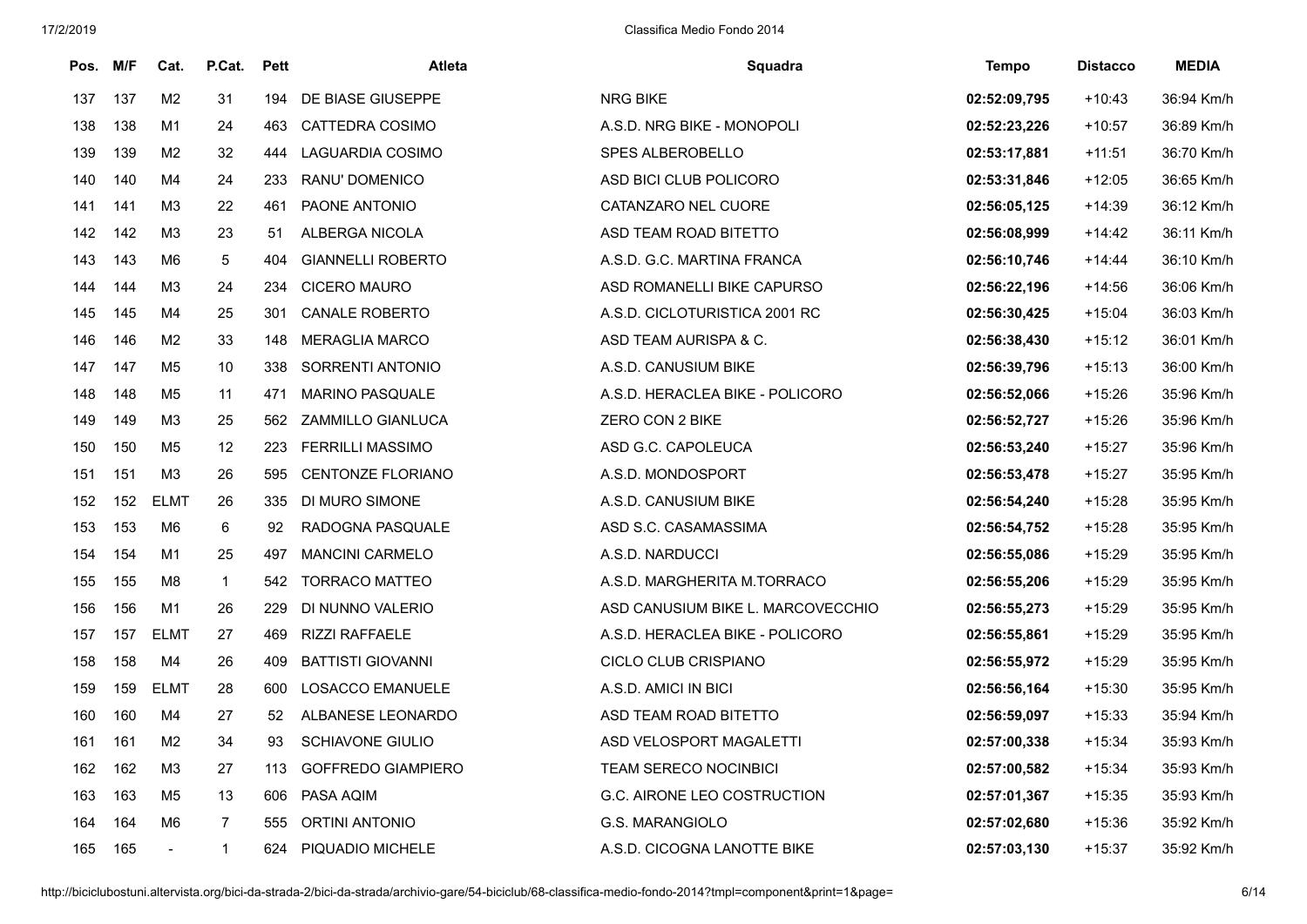| Pos. | M/F | Cat.           | P.Cat.         | <b>Pett</b> | <b>Atleta</b>                | Squadra                         | Tempo        | <b>Distacco</b> | <b>MEDIA</b> |
|------|-----|----------------|----------------|-------------|------------------------------|---------------------------------|--------------|-----------------|--------------|
| 166  | 166 | M <sub>4</sub> | 28             | 76          | <b>SPIRITO MASSIMO</b>       | <b>TEAM BIKE GALATINA</b>       | 02:57:04,540 | $+15:38$        | 35:92 Km/h   |
| 167  | 167 | M <sub>2</sub> | 35             | 579         | <b>FANIA GIUSEPPE</b>        | A.S.D. VELO SPORT MAGALETTI     | 02:57:05,242 | $+15:39$        | 35:91 Km/h   |
| 168  | 168 | M4             | 29             | 50          | PACCIONE MICHELE             | ASD TEAM ROAD BITETTO           | 02:57:05,435 | $+15:39$        | 35:91 Km/h   |
| 169  | 169 | <b>ELMT</b>    | 29             | 492         | <b>BUX MARIO</b>             | S.D. CHIEUTI                    | 02:57:05,731 | $+15:39$        | 35:91 Km/h   |
| 170  | 170 | <b>JMT</b>     | $\overline{2}$ | 139         | D'AMBROSIO ANTONIO           | G.C. FAUSTO COPPI               | 02:57:05,765 | $+15:39$        | 35:91 Km/h   |
| 171  | 171 | M <sub>3</sub> | 28             | 381         | <b>ANCHORA LUIGI</b>         | <b>MAGLIE BIKE</b>              | 02:57:06,257 | $+15:40$        | 35:91 Km/h   |
| 172  | 172 | M <sub>5</sub> | 14             | 604         | LEO ELIO                     | G.C. AIRONE LEO COSTRUCTION     | 02:57:07,438 | $+15:41$        | 35:91 Km/h   |
| 173  | 173 | M <sub>2</sub> | 36             | 138         | <b>RUBINO TOMMASO</b>        | ASD A. NARDUCCI                 | 02:57:11,750 | $+15:45$        | 35:89 Km/h   |
| 174  | 174 | M <sub>2</sub> | 37             | 605         | <b>LEZZI MARCELLO</b>        | G.C. AIRONE LEO COSTRUCTION     | 02:57:12,069 | $+15:46$        | 35:89 Km/h   |
| 175  | 175 | <b>ELMT</b>    | 30             | 180         | <b>GENSANO SIMONE</b>        | ASD LEONESSA TAKLER CEGLIE BIKE | 02:57:12,285 | $+15:46$        | 35:89 Km/h   |
| 176  | 176 | M <sub>3</sub> | 29             | 224         | <b>SPINOSA FILIPPO</b>       | ACD SPES ALBEROBELLO            | 02:57:12,596 | $+15:46$        | 35:89 Km/h   |
| 177  | 177 | M7             | $\mathbf{1}$   | 608         | <b>TELESSA MARIO MICHELE</b> | G.C. AIRONE LEO COSTRUCTION     | 02:57:14,562 | $+15:48$        | 35:88 Km/h   |
| 178  | 178 | M <sub>2</sub> | 38             | 116         | <b>LEPORE VITO</b>           | TEAM SERECO NOCINBICI           | 02:57:15,635 | $+15:49$        | 35:88 Km/h   |
| 179  | 179 | M6             | 8              | 190         | <b>LOGLISCI DONATO</b>       | ASD LEONESSA TAKLER CEGLIE BIKE | 02:57:15,965 | $+15:49$        | 35:88 Km/h   |
| 180  | 180 | M <sub>6</sub> | 9              | 473         | <b>CARLUCCI FEDELE</b>       | G.S.C. GROTTAGLIE               | 02:57:16,774 | $+15:50$        | 35:88 Km/h   |
| 181  | 181 | M7             | $\overline{2}$ | 152         | <b>CARDONE EMILIO</b>        | ASD BICI CLUB OSTUNI            | 02:57:30,735 | $+16:04$        | 35:83 Km/h   |
| 182  | 182 | M <sub>5</sub> | 15             | 402         | <b>GRAVILE MAURIZIO</b>      | TEAM CALCAGNI SPORT             | 02:57:30,893 | $+16:04$        | 35:83 Km/h   |
| 183  | 183 | M <sub>2</sub> | 39             | 450         | <b>BODINIZZO MARCO</b>       | <b>G.S. CICLOAMATORI VIESTE</b> | 02:57:31,580 | $+16:05$        | 35:83 Km/h   |
| 184  | 184 | M <sub>2</sub> | 40             | 472         | D'AURIA SEBASTIANO           | <b>TEAM CPS</b>                 | 02:57:32,186 | $+16:06$        | 35:82 Km/h   |
| 185  | 185 | M <sub>3</sub> | 30             | 354         | DE PALMA MASSIMILIANO        | A.S.D. VELOSPRINT BITONTO       | 02:57:33,892 | $+16:07$        | 35:82 Km/h   |
| 186  | 186 | <b>JMT</b>     | $\mathbf{3}$   | 140         | <b>FIORESE GAETANO</b>       | G.C. FAUSTO COPPI               | 02:57:57,832 | $+16:31$        | 35:74 Km/h   |
| 187  | 187 | M4             | 30             | 16          | RAHO EDOARDO                 | ASD CICLISMO MASSAFRA           | 02:58:04,008 | $+16:38$        | 35:72 Km/h   |
| 188  | 188 | M1             | 27             | 415         | MONOPOLI GIOVANNI LUCA       | <b>G.S.C. GROTTAGLIE</b>        | 02:58:21,781 | $+16:55$        | 35:66 Km/h   |
| 189  | 189 | M1             | 28             | 340         | <b>MANCINI ANTONIO</b>       | A.S.D. NRG BIKE - MONOPOLI      | 02:58:37,799 | $+17:11$        | 35:60 Km/h   |
| 190  | 190 | M <sub>1</sub> | 29             | 80          | LONGONE TOMMASO              | ASD TEAM MM BIKE ANDRIA         | 02:58:47,542 | $+17:21$        | 35:57 Km/h   |
| 191  | 191 | M <sub>2</sub> | 41             | 658         | <b>BROGNO ANDREA</b>         | SUPER TEAM                      | 02:58:56,657 | $+17:30$        | 35:54 Km/h   |
| 192  | 192 | M <sub>5</sub> | 16             | 337         | <b>GRIMALDI COSIMO</b>       | A.S.D. CANUSIUM BIKE            | 02:59:03,507 | $+17:37$        | 35:52 Km/h   |
| 193  | 193 | M4             | 31             | 551         | <b>IANNIBELLI ALDO</b>       | G.S. MARANGIOLO                 | 03:00:23,669 | $+18:57$        | 35:26 Km/h   |
| 194  | 194 | M1             | 30             | 158         | <b>TUNDO CRISTIAN</b>        | <b>CICLISTICA ARNESANO</b>      | 03:00:23,684 | $+18:57$        | 35:26 Km/h   |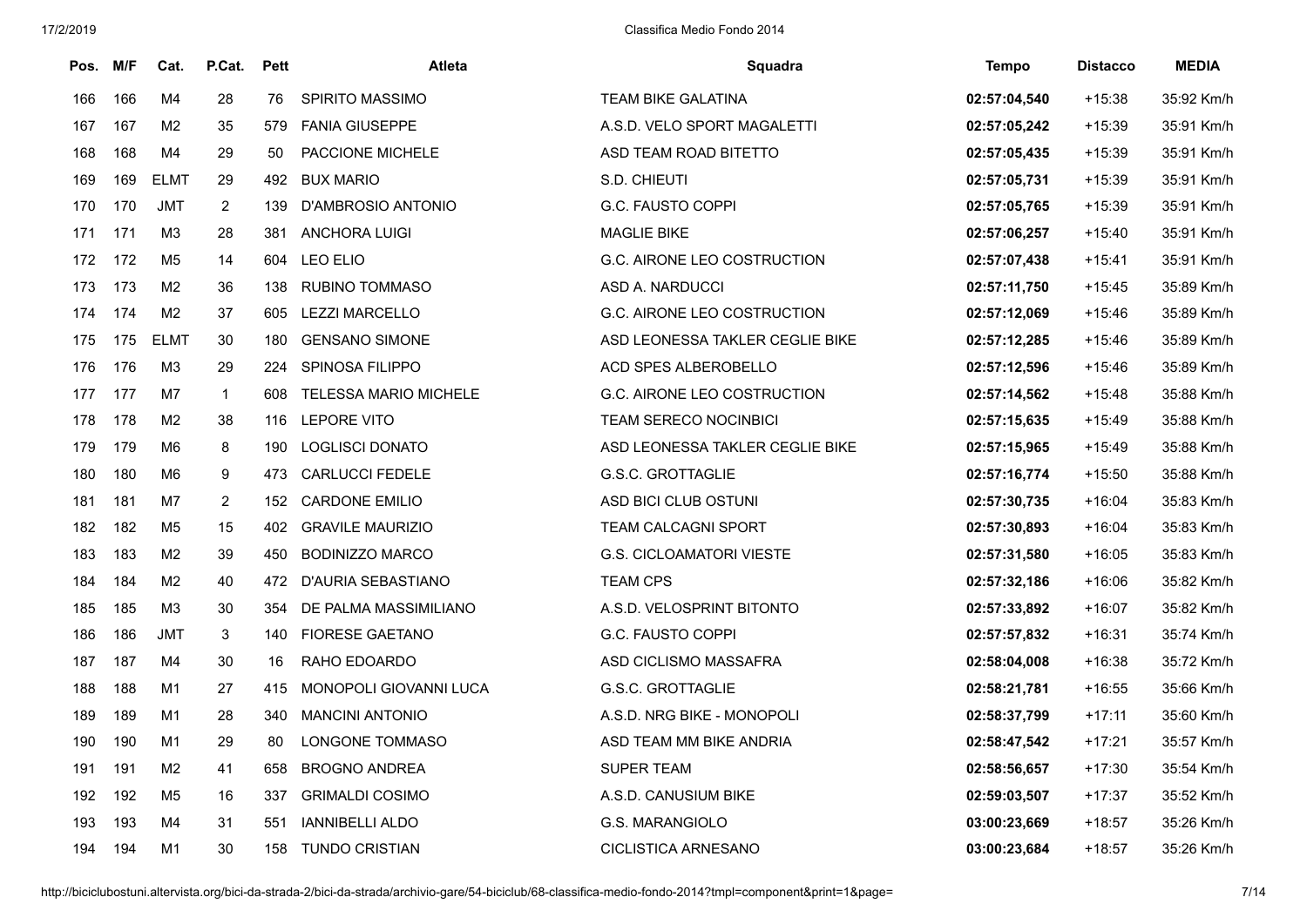| Pos. | M/F          | Cat.           | P.Cat.         | <b>Pett</b> | Atleta                    | Squadra                           | Tempo        | <b>Distacco</b> | <b>MEDIA</b> |
|------|--------------|----------------|----------------|-------------|---------------------------|-----------------------------------|--------------|-----------------|--------------|
| 195  | 195          | M5             | 17             | 131         | DI PINTO DOMENICO         | ASD VELOCLUB MOLFETTA             | 03:00:30,033 | $+19:04$        | 35:24 Km/h   |
| 196  | 196          | M3             | 31             | 646         | POLIMENO GIANLUCA         | G.C. NOVOLI                       | 03:00:30,536 | $+19:04$        | 35:23 Km/h   |
| 197  | 197          | ΜЗ             | 32             | 305         | <b>MINERBA GIUSEPPE</b>   | A.S.D. TEAM BIKE GALATINA         | 03:00:32,598 | $+19:06$        | 35:23 Km/h   |
| 198  | 198          | <b>JMT</b>     | $\overline{4}$ |             | 643 STELLA NICOLA         | CICLOAMATORI AVIS                 | 03:00:52,996 | +19:26          | 35:16 Km/h   |
| 199  | 199          | M1             | 31             | 382         | <b>APRILE MANUELE</b>     | <b>MAGLIE BIKE</b>                | 03:00:53,075 | $+19:27$        | 35:16 Km/h   |
| 200  | 200          | M4             | 32             | 19          | LANZILOTTI VITTORIO       | ASD CARBINIA BIKE                 | 03:00:53,283 | $+19:27$        | 35:16 Km/h   |
| 201  | 201          | M1             | 32             | 438         | <b>COZZA UMBERTO</b>      | A.S.D. CICLISTICA CROTONESE       | 03:00:53,992 | $+19:27$        | 35:16 Km/h   |
| 202  | 202          | M7             | 3              |             | 349 CAPOZZO STEFANO       | A.S.D. SC CASAMASSIMA             | 03:00:57,031 | $+19:31$        | 35:15 Km/h   |
| 203  | 203          | M4             | 33             | 581         | <b>STELO MICHELE</b>      | A.S.D. VELO SPORT MAGALETTI       | 03:00:57,244 | $+19:31$        | 35:15 Km/h   |
| 204  | 204          | M5             | 18             | 407         | PASCULLI IGNAZIO          | A.S.D. G.C. MARTINA FRANCA        | 03:00:57,883 | $+19:31$        | 35:14 Km/h   |
| 205  | 205          | $\blacksquare$ | $\overline{2}$ | 644         | DI GREGORIO GIUSEPPE      |                                   | 03:00:58,095 | $+19:32$        | 35:14 Km/h   |
| 206  | 206          | M4             | 34             |             | 326 NESI ALESSANDRO       | G.S. MELDEL SPECK                 | 03:00:59,625 | $+19:33$        | 35:14 Km/h   |
| 207  | 207          | M <sub>2</sub> | 42             | 657         | <b>GENCARELLI ANDREA</b>  | <b>SUPER TEAM</b>                 | 03:00:59,995 | $+19:33$        | 35:14 Km/h   |
| 208  | $\mathbf{1}$ | W              | $\mathbf{1}$   | 220         | <b>ALABRESE CARMEN</b>    | TRANCHESE CYCLING BRUSCIANO       | 03:01:04,508 | $+19:38$        | 35:12 Km/h   |
| 209  | 208          | M6             | 10             | 154         | CAROZZO GREGORIO          | ASD BICI CLUB OSTUNI              | 03:01:04,852 | +19:38          | 35:12 Km/h   |
| 210  | 209          | M4             | 35             | 119         | MONACO LEOPOLDO           | <b>TEAM SERECO NOCINBICI</b>      | 03:01:04,881 | $+19:38$        | 35:12 Km/h   |
| 211  | 210          | M1             | 33             | 499         | DE MOLA ANDREA            | A.S.D. NARDUCCI                   | 03:01:05,201 | $+19:39$        | 35:12 Km/h   |
| 212  | 211          | M5             | 19             | 61          | MEZZAPESA PATRIZIO        | ASD AMATORI PUTIGNANO             | 03:01:05,600 | $+19:39$        | 35:12 Km/h   |
| 213  | 212          | <b>ELMT</b>    | 31             | 478         | <b>FORNARO CIRO</b>       | A.C.D. EVOLUTION TEAM             | 03:01:05.612 | $+19:39$        | 35:12 Km/h   |
| 214  | 213          | M5             | 20             |             | 342 IACOVELLI VITO ROCCO  | A.S.D. SC CASAMASSIMA             | 03:01:06.117 | $+19:40$        | 35:12 Km/h   |
| 215  | 214          | M5             | 21             | 231         | VALENTINO GIULIANO        | ASD CANUSIUM BIKE L. MARCOVECCHIO | 03:01:06.826 | $+19:40$        | 35:12 Km/h   |
| 216  | 215          | M4             | 36             | 336         | <b>GRIECO GIOVANNI</b>    | A.S.D. CANUSIUM BIKE              | 03:01:06,925 | $+19:40$        | 35:12 Km/h   |
| 217  | 216          | <b>ELMT</b>    | 32             | 454         | <b>LATORRE LUIGI</b>      | A.S.D. THE BIKES TEAM FASANO      | 03:01:07,646 | $+19:41$        | 35:11 Km/h   |
| 218  | 217          | M <sub>5</sub> | 22             | 431         | <b>SCALIGERI GIUSEPPE</b> | A.S.D. BICI CLUB OSTUNI           | 03:01:07,889 | $+19:41$        | 35:11 Km/h   |
| 219  | 218          | M5             | 23             | 549         | UNGOLO GIOVANNI           | A.S.D. 2 RUOTE MOLA DI BARI       | 03:01:08,430 | $+19:42$        | 35:11 Km/h   |
| 220  | 219          | M5             | 24             | 687         | <b>BIRARDI GIOVANNI</b>   | S.C. CASAMASSIMA                  | 03:01:11,710 | $+19:45$        | 35:10 Km/h   |
| 221  | 220          | JMT            | 5              | 166         | DORMIO DAVIDE             | ACD SPES ALBEROBELLO              | 03:01:12,401 | $+19:46$        | 35:10 Km/h   |
| 222  | 221          | M1             | 34             | 383         | <b>COLUCCIA ANTONIO</b>   | MAGLIE BIKE                       | 03:01:12,500 | $+19:46$        | 35:10 Km/h   |
| 223  | 222          | M <sub>5</sub> | 25             | 156         | <b>MORO MATTEO</b>        | ASD BICI CLUB OSTUNI              | 03:01:14,858 | $+19:48$        | 35:09 Km/h   |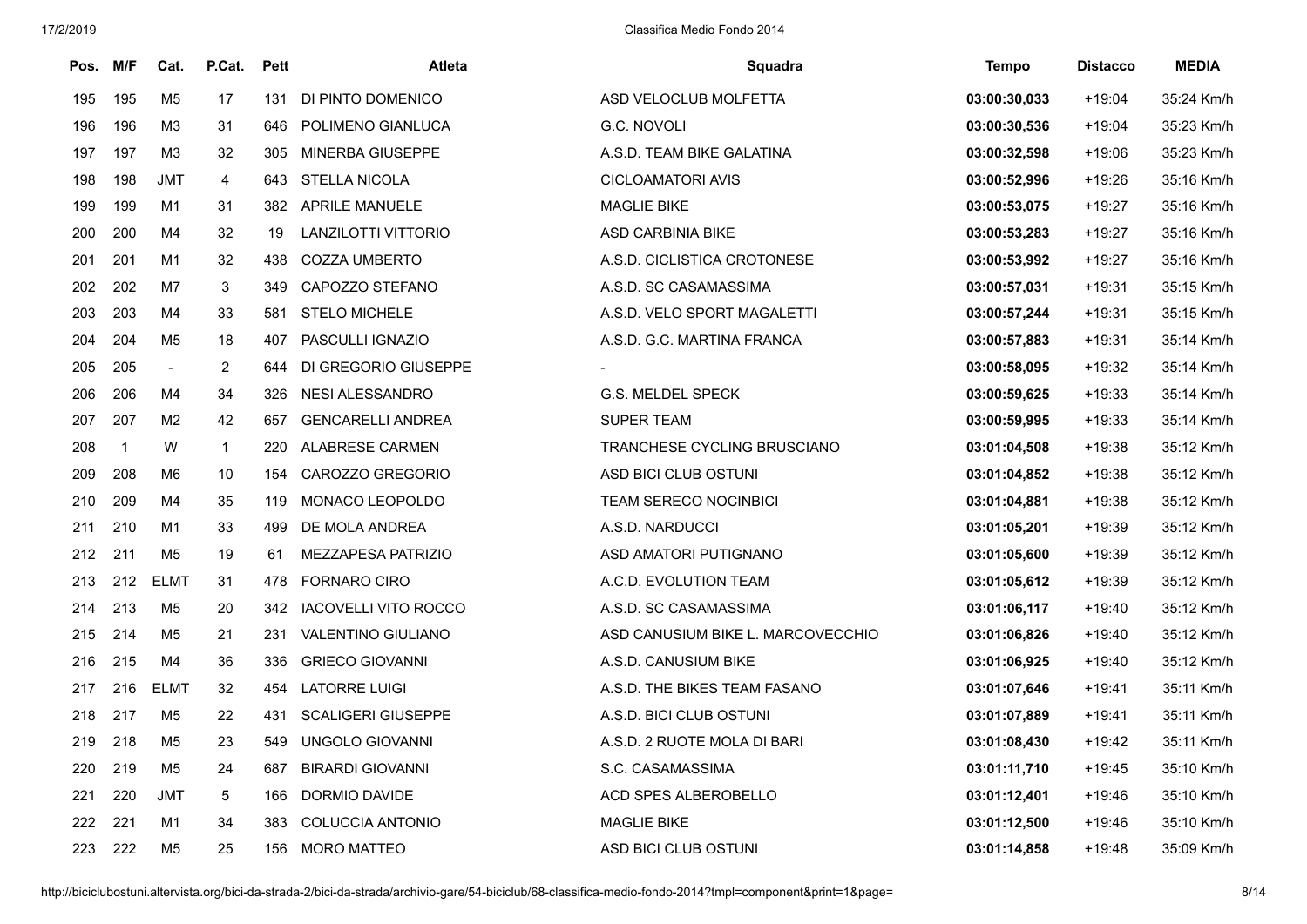| Pos. | M/F | Cat.           | P.Cat.  | <b>Pett</b> | Atleta                         | Squadra                         | Tempo        | <b>Distacco</b> | <b>MEDIA</b> |
|------|-----|----------------|---------|-------------|--------------------------------|---------------------------------|--------------|-----------------|--------------|
| 224  | 223 | M <sub>3</sub> | 33      | 368         | LOSAPIO LUIGI                  | A.S.D. LUDOBIKE                 | 03:01:16,764 | $+19:50$        | 35:08 Km/h   |
| 225  | 224 | M <sub>2</sub> | 43      | 498         | <b>MELE PIERFRANCESCO</b>      | A.S.D. NARDUCCI                 | 03:01:18,324 | $+19:52$        | 35:08 Km/h   |
| 226  | 225 | M1             | 35      | 141         | LAURO MARCO LUIGI              | <b>G.C. FAUSTO COPPI</b>        | 03:01:24,065 | $+19:58$        | 35:06 Km/h   |
| 227  | 226 | M <sub>3</sub> | 34      | 193         | PERRONE VINCENZO               | <b>GSC BASER MATERA</b>         | 03:01:25,302 | $+19:59$        | 35:06 Km/h   |
| 228  | 227 | M <sub>2</sub> | 44      | 22          | VALENTE SALVATORE              | ASD CARBINIA BIKE               | 03:01:35,660 | $+20:09$        | 35:02 Km/h   |
| 229  | 228 | <b>JMT</b>     | $\,6\,$ | 45          | DESISTO ROCCO                  | ASD ROMANELLI BIKE CAPURSO      | 03:01:35,812 | $+20:09$        | 35:02 Km/h   |
| 230  | 229 | M4             | 37      | 628         | <b>BARNABA ANGELO GIUSEPPE</b> | A.S.D. NARDELLI SPORT           | 03:01:37,091 | $+20:11$        | 35:02 Km/h   |
| 231  | 230 | M <sub>3</sub> | 35      | 649         | <b>TINELLA GIOVANNI</b>        | A.C.D. EVOLUTION TEAM           | 03:01:38,649 | $+20:12$        | 35:01 Km/h   |
| 232  | 231 | M <sub>5</sub> | 26      | 56          | <b>BIASI PIETRO</b>            | ASD AMATORI PUTIGNANO           | 03:01:41,765 | $+20:15$        | 35:00 Km/h   |
| 233  | 232 | M <sub>5</sub> | 27      | 413         | <b>D'AMICIS GIUSEPPE</b>       | <b>G.S.C. GROTTAGLIE</b>        | 03:01:44,989 | $+20:18$        | 34:99 Km/h   |
| 234  | 233 | M4             | 38      | 91          | <b>TODISCO GIUSEPPE</b>        | ASD S.C. CASAMASSIMA            | 03:01:51,393 | $+20:25$        | 34:97 Km/h   |
| 235  | 234 | M <sub>2</sub> | 45      | 36          | SALIERNO GIROLAMO              | ASD VELOSPRINT BITONTO          | 03:01:53,569 | $+20:27$        | 34:97 Km/h   |
| 236  | 235 | M <sub>1</sub> | 36      | 380         | <b>MANGIALARDI SERGIO</b>      | S.D.G.C. BITETTO                | 03:01:53,603 | $+20:27$        | 34:97 Km/h   |
| 237  | 236 | M <sub>1</sub> | 37      | 642         | <b>TORTORA MAURO</b>           | <b>CICLOAMATORI AVIS</b>        | 03:02:00,064 | $+20:34$        | 34:94 Km/h   |
| 238  | 237 | ELMT           | 33      | 183         | <b>TORTORELLA TOMMASO</b>      | ASD LEONESSA TAKLER CEGLIE BIKE | 03:02:00,383 | $+20:34$        | 34:94 Km/h   |
| 239  | 238 | M1             | 38      | 416         | <b>CASALI MIRKO</b>            | S.C. SERGIO DAL FIUME           | 03:02:02,712 | $+20:36$        | 34:94 Km/h   |
| 240  | 239 | M4             | 39      | 582         | LOSACCO ANTONIO                | A.S.D. VELO SPORT MAGALETTI     | 03:02:06,547 | $+20:40$        | 34:92 Km/h   |
| 241  | 240 | M6             | 11      | 157         | <b>SPEDICATO LUCIO</b>         | <b>CICLISTICA ARNESANO</b>      | 03:02:19,305 | $+20:53$        | 34:88 Km/h   |
| 242  | 241 | M <sub>3</sub> | 36      | 480         | DE SETA FRANCESCO              | A.S.D. UC CHIARAVALLE           | 03:02:32,636 | $+21:06$        | 34:84 Km/h   |
| 243  | 242 | <b>ELMT</b>    | 34      | 44          | <b>MAGGI MICHELE</b>           | ASD ROMANELLI BIKE CAPURSO      | 03:02:46,468 | $+21:20$        | 34:80 Km/h   |
| 244  | 243 | M1             | 39      | 475         | <b>GRANIERI ALBERTO</b>        | A.C.D. EVOLUTION TEAM           | 03:04:01.809 | $+22:35$        | 34:56 Km/h   |
| 245  | 244 | M4             | 40      | 164         | RAMUNNI MICHELE                | ACD SPES ALBEROBELLO            | 03:04:34,520 | $+23:08$        | 34:46 Km/h   |
| 246  | 245 | M <sub>3</sub> | 37      | 199         | COLANGELO LUDOVICO             | ASD NUOVA PANTANI CRS           | 03:05:08,027 | $+23:42$        | 34:35 Km/h   |
| 247  | 246 | M <sub>5</sub> | 28      | 167         | ZACCARIA CARLO                 | ACD SPES ALBEROBELLO            | 03:05:23,549 | $+23:57$        | 34:31 Km/h   |
| 248  | 247 | M5             | 29      | 563         | CARRIERO LUIGI                 | ZERO CON 2 BIKE                 | 03:05:33,046 | $+24:07$        | 34:28 Km/h   |
| 249  | 248 | M4             | 41      | 114         | SCARANO VITO ANTONIO           | TEAM SERECO NOCINBICI           | 03:06:07,146 | $+24:41$        | 34:17 Km/h   |
| 250  | 249 | M4             | 42      | 425         | <b>CAROLI ANTONIO</b>          | A.S.D. BICI CLUB OSTUNI         | 03:06:22,397 | $+24:56$        | 34:13 Km/h   |
| 251  | 250 | M4             | 43      | 222         | <b>CAPRIGLIA ANGELO</b>        | ASD CICI CLUB OSTUNI            | 03:06:22,480 | $+24:56$        | 34:12 Km/h   |
| 252  | 251 | M <sub>3</sub> | 38      | 320         | <b>RAUSA GIANNI</b>            | G.S.C. ADRIANO DE ZAN           | 03:06:22,899 | +24:56          | 34:12 Km/h   |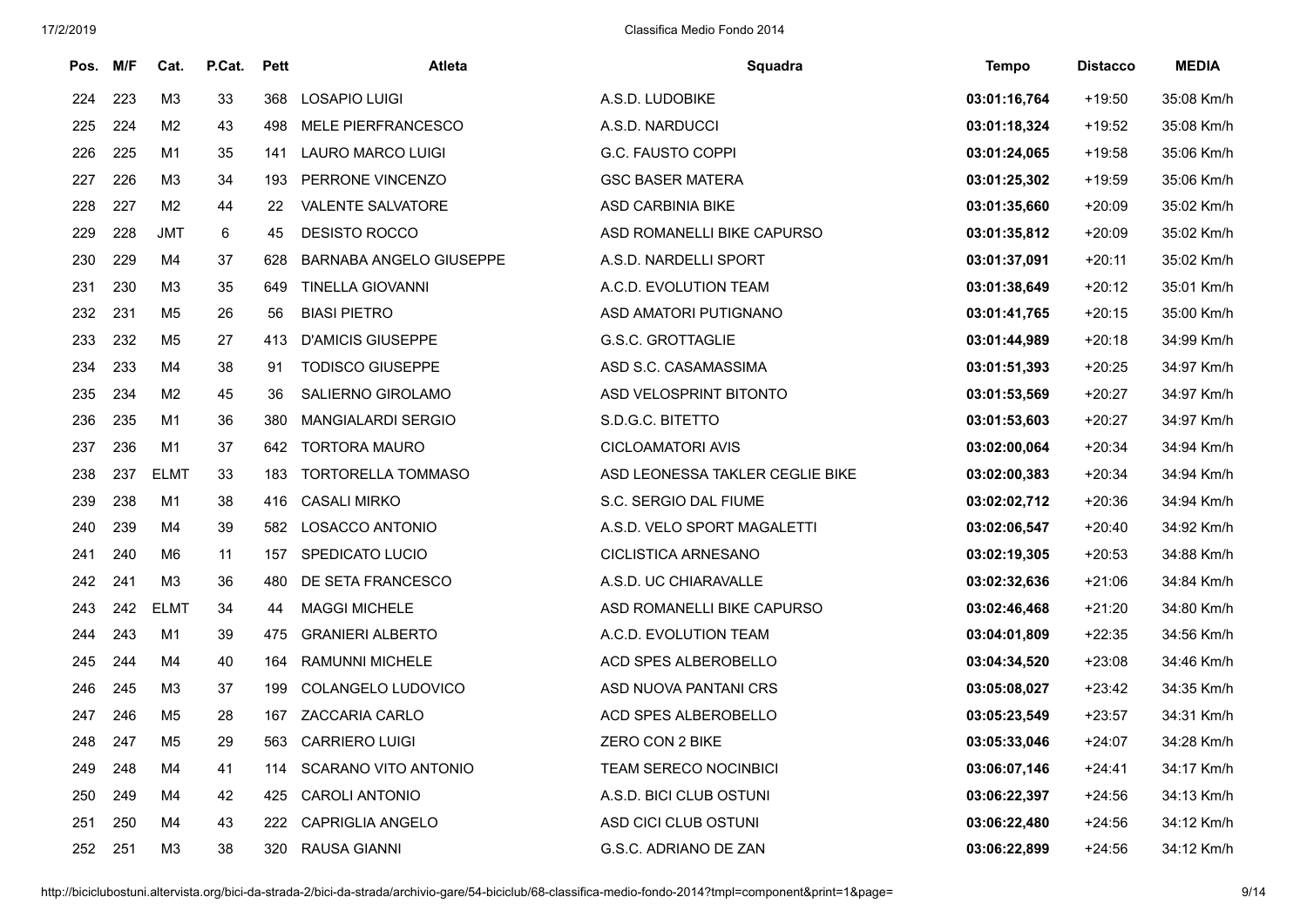| Pos. | M/F | Cat.           | P.Cat.      | <b>Pett</b> | <b>Atleta</b>               | <b>Squadra</b>                  | Tempo        | <b>Distacco</b> | <b>MEDIA</b> |
|------|-----|----------------|-------------|-------------|-----------------------------|---------------------------------|--------------|-----------------|--------------|
| 253  | 252 | $\sim$         | $\mathsf 3$ | 468         | NICOLETTA ANTONIO           | A.S.D. MOBILI X UFF. CZ         | 03:06:53,537 | $+25:27$        | 34:03 Km/h   |
| 254  | 253 | M6             | 12          | 1617        | SANNICANDRO VINCENZO        | <b>VELOSPRINT BITONTO</b>       | 03:06:53,604 | $+25:27$        | 34:03 Km/h   |
| 255  | 254 | M4             | 44          | 323         | PARACELLI PAOLO             | <b>G.S. TUGLIESE</b>            | 03:07:20,518 | $+25:54$        | 33:95 Km/h   |
| 256  | 255 | M1             | 40          | 97          | <b>SARACINO LUIGI</b>       | ASD VELOSPORT MAGALETTI         | 03:07:27,540 | $+26:01$        | 33:93 Km/h   |
| 257  | 256 | <b>ELMT</b>    | 35          | 484         | <b>TRUCELLITO IVAN</b>      | A.S.D. BICI CLUB POLICORO       | 03:07:43,416 | $+26:17$        | 33:88 Km/h   |
| 258  | 257 | M <sub>5</sub> | 30          | 460         | COLUCCI ORONZO              | POLISPORT POLIGNANO             | 03:07:46,452 | $+26:20$        | 33:87 Km/h   |
| 259  | 258 | M1             | 41          | 395         | DI PALMA FABIO              | <b>TEAM GIROTONDOBIKE</b>       | 03:08:02,281 | $+26:36$        | 33:82 Km/h   |
| 260  | 259 | M <sub>2</sub> | 46          | 482         | <b>BUONCORE PAOLA</b>       | A.S.D. UC CHIARAVALLE           | 03:08:09.984 | $+26:43$        | 33:80 Km/h   |
| 261  | 260 | M4             | 45          | 481         | <b>FOLINO ROCCO</b>         | A.S.D. UC CHIARAVALLE           | 03:08:10,723 | $+26:44$        | 33:80 Km/h   |
| 262  | 261 | <b>ELMT</b>    | 36          | 445         | <b>TAURO ANGELO</b>         | A.S.D. NARDUCCI                 | 03:08:19,907 | $+26:53$        | 33:77 Km/h   |
| 263  | 262 | M <sub>3</sub> | 39          | 318         | <b>CASCIONE ETTORE</b>      | A.S.D. AVIS BIKE RUVO           | 03:08:47,609 | $+27:21$        | 33:69 Km/h   |
| 264  | 263 | M1             | 42          | 575         | DI FRANCESCO MARCO          | G.C. TERRA E SOLE               | 03:08:58,787 | $+27:32$        | 33:65 Km/h   |
| 265  | 264 | M1             | 43          | 476         | <b>CARRIERI VINCENZO</b>    | A.C.D. EVOLUTION TEAM           | 03:09:02,967 | $+27:36$        | 33:64 Km/h   |
| 266  | 265 | M4             | 46          | 121         | <b>TALESCO ANTONIO</b>      | ASD VELOCLUB MOLFETTA           | 03:09:22,578 | $+27:56$        | 33:58 Km/h   |
| 267  | 266 | M4             | 47          | 191         | SACCO ANGELO                | ASD LEONESSA TAKLER CEGLIE BIKE | 03:09:32,106 | $+28:06$        | 33:56 Km/h   |
| 268  | 267 | M <sub>2</sub> | 47          | 548         | <b>INGRAVALLO GIUSEPPE</b>  | A.S.D. 2 RUOTE MOLA DI BARI     | 03:09:42,133 | $+28:16$        | 33:53 Km/h   |
| 269  | 268 | M <sub>6</sub> | 13          | 601         | <b>COLAZZO PIETRO LUIGI</b> | G.C. AIRONE LEO COSTRUCTION     | 03:09:48,971 | $+28:22$        | 33:51 Km/h   |
| 270  | 269 | M <sub>2</sub> | 48          | 440         | <b>ESPOSITO ANDREA</b>      | A.S.D. CICLISTICA CROTONESE     | 03:10:04,577 | $+28:38$        | 33:46 Km/h   |
| 271  | 270 | M <sub>2</sub> | 49          | 389         | <b>CORVAGLIA CESARE</b>     | <b>MAGLIE BIKE</b>              | 03:10:10,271 | $+28:44$        | 33:44 Km/h   |
| 272  | 271 | M5             | 31          | 648         | <b>SQUICCIRINI GIUSEPPE</b> | <b>ASD EMMETI CYCLING</b>       | 03:10:37,291 | $+29:11$        | 33:36 Km/h   |
| 273  | 272 | M <sub>2</sub> | 50          | 125         | DI TERLIZZI VINCENZO        | ASD VELOCLUB MOLFETTA           | 03:11:13,431 | $+29:47$        | 33:26 Km/h   |
| 274  | 273 | M1             | 44          | 357         | PINTO GIACOMO               | A.S.D. CYCLING TEAM MOLA        | 03:11:16,996 | $+29:50$        | 33:25 Km/h   |
| 275  | 274 | M4             | 48          | 390         | ANCORA STEFANO              | <b>MAGLIE BIKE</b>              | 03:11:32,745 | $+30:06$        | 33:20 Km/h   |
| 276  | 275 | M1             | 45          | 494         | <b>COLUCCI ANTONIO</b>      | A.S.D. NARDUCCI                 | 03:11:42,909 | $+30:16$        | 33:17 Km/h   |
| 277  | 276 | M <sub>5</sub> | 32          | 217         | PETRACHI ANTONIO            | <b>GS PICONESE MELENDUGNO</b>   | 03:11:46,663 | $+30:20$        | 33:16 Km/h   |
| 278  | 277 | M <sub>3</sub> | 40          | 303         | <b>GIOVINAZZO ANTONIO</b>   | A.S.D. TEAM BIKE GALATINA       | 03:11:50,009 | $+30:24$        | 33:15 Km/h   |
| 279  | 278 | <b>ELMT</b>    | 37          | 403         | MASSARI GIUSEPPE            | A.S.D. SDC UPJ TARANTO          | 03:11:55,502 | $+30:29$        | 33:14 Km/h   |
| 280  | 279 | M4             | 49          | 309         | <b>MARINELLI MAURO</b>      | A.S.D. AVIS BIKE RUVO           | 03:12:35,390 | $+31:09$        | 33:02 Km/h   |
| 281  | 280 | M <sub>5</sub> | 33          | 433         | CALIANDRO ALBERTO           | A.S.D. BICI CLUB OSTUNI         | 03:14:26.027 | $+33:00$        | 32:71 Km/h   |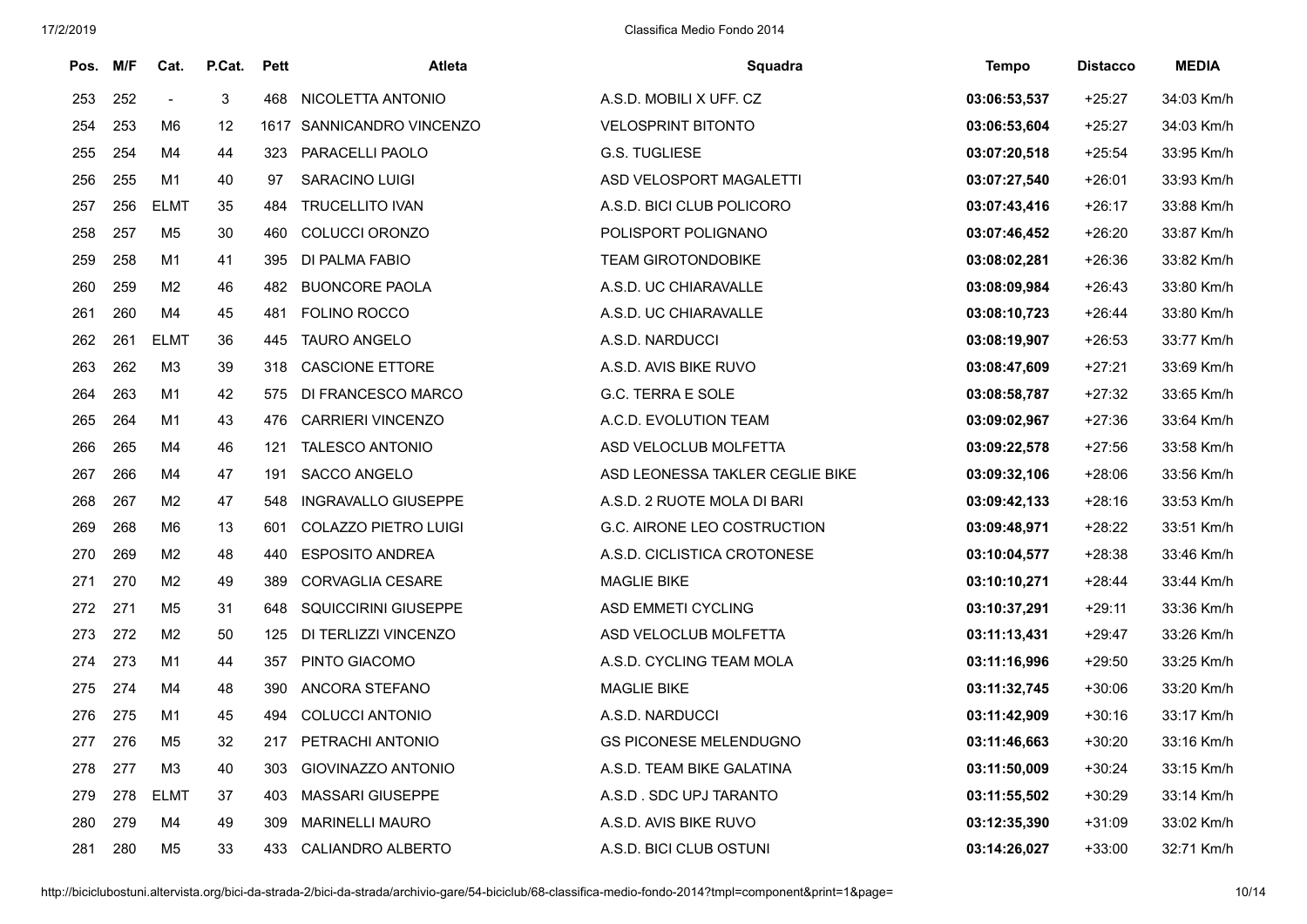| Pos. | M/F            | Cat.           | P.Cat.         | Pett | <b>Atleta</b>                     | Squadra                      | Tempo        | <b>Distacco</b> | <b>MEDIA</b> |
|------|----------------|----------------|----------------|------|-----------------------------------|------------------------------|--------------|-----------------|--------------|
| 282  | 281            | <b>ELMT</b>    | 38             | 485  | <b>BERGAMOTTA GENNARO</b>         | A.S.D. BICI CLUB POLICORO    | 03:14:26,662 | $+33:00$        | 32:71 Km/h   |
| 283  | 282            | M4             | 50             | 24   | CALO' ORONZO                      | ASD CARBINIA BIKE            | 03:14:28,364 | $+33:02$        | 32:70 Km/h   |
| 284  | 283            | M7             | 4              | 391  | <b>BARBARO TOMMASO</b>            | G.S.C. BASER - MATERA        | 03:14:35,413 | $+33:09$        | 32:68 Km/h   |
| 285  | 284            | M <sub>3</sub> | 41             | 535  | <b>LELLA SILVIO</b>               | A.S.D. TEAM MURGIA BIKE      | 03:14:46,805 | $+33:20$        | 32:65 Km/h   |
| 286  | 285            | M7             | 5              | 58   | <b>LAPORTA FRANCESCO</b>          | ASD AMATORI PUTIGNANO        | 03:14:48,375 | $+33:22$        | 32:65 Km/h   |
| 287  | 286            | M <sub>5</sub> | 34             | 96   | DEL ZOTTI VITO                    | ASD VELOSPORT MAGALETTI      | 03:14:48,778 | $+33:22$        | 32:65 Km/h   |
| 288  | 287            | M3             | 42             | 98   | <b>GENCHI DOMENICO</b>            | ASD VELOSPORT MAGALETTI      | 03:14:48,865 | $+33:22$        | 32:65 Km/h   |
| 289  | 288            | M6             | 14             | 135  | <b>BATTISTA FRANCESCO SAVERIO</b> | <b>ASD GS MARANGIOLO</b>     | 03:14:57,457 | $+33:31$        | 32:62 Km/h   |
| 290  | 289            | M2             | 51             | 650  | <b>FILICE FRANCESCO</b>           | <b>SUPER TEAM</b>            | 03:14:59,756 | $+33:33$        | 32:62 Km/h   |
| 291  | 290            | M6             | 15             | 120  | DE BARI GIACOMO                   | ASD VELOCLUB MOLFETTA        | 03:15:01,379 | $+33:35$        | 32:61 Km/h   |
| 292  | 291            | M <sub>6</sub> | 16             | 434  | <b>ZANGALLO NICOLA</b>            | A.S.D. BICI CLUB OSTUNI      | 03:15:05.987 | $+33:39$        | 32:60 Km/h   |
| 293  | 292            | M <sub>2</sub> | 52             | 126  | DE PIERRO VINCENZO                | ASD VELOCLUB MOLFETTA        | 03:15:06,172 | $+33:40$        | 32:60 Km/h   |
| 294  | 293            | <b>ELMT</b>    | 39             | 374  | <b>LEONE ENNIO</b>                | <b>TEAM FIERAMOSCA BIKE</b>  | 03:15:07,267 | $+33:41$        | 32:60 Km/h   |
| 295  | 294            | M4             | 51             | 128  | SCIANCALEPORE C. DAMIANO          | ASD VELOCLUB MOLFETTA        | 03:15:10,921 | $+33:44$        | 32:58 Km/h   |
| 296  | 295            | <b>ELMT</b>    | 40             | 312  | <b>RUTIGLIANI STEFANO</b>         | A.S.D. AVIS BIKE RUVO        | 03:15:14,336 | $+33:48$        | 32:58 Km/h   |
| 297  | 296            | M <sub>2</sub> | 53             | 324  | <b>BONADIES MASSIMILIANO</b>      | <b>APULIATHLETICA</b>        | 03:15:45,823 | $+34:19$        | 32:49 Km/h   |
| 298  | $\overline{2}$ | W              | $\overline{2}$ | 322  | <b>MANCO SABRINA</b>              | <b>G.S. TUGLIESE</b>         | 03:15:45.999 | $+34:19$        | 32:49 Km/h   |
| 299  | 3              | W              | 3              | 77   | <b>SCAFA ROBERTA</b>              | ASD S.C.D. U.P.J. TARANTO    | 03:15:48,207 | $+34:22$        | 32:48 Km/h   |
| 300  | 297            | M <sub>6</sub> | 17             | 130  | DE GENNARO ANTONIO                | ASD VELOCLUB MOLFETTA        | 03:15:57,952 | $+34:31$        | 32:45 Km/h   |
| 301  | 298            | M4             | 52             | 78   | DE TOMMASO FONTO' SALVATORE       | ASD S.C.D. U.P.J. TARANTO    | 03:15:59,924 | $+34:33$        | 32:45 Km/h   |
| 302  | 299            | <b>ELMT</b>    | 41             | 455  | <b>MUOLO GIUSEPPE</b>             | A.S.D. THE BIKES TEAM FASANO | 03:16:11,964 | $+34:45$        | 32:42 Km/h   |
| 303  | 300            | M4             | 53             | 59   | LOBIANCO PAOLO                    | ASD AMATORI PUTIGNANO        | 03:16:17,865 | $+34:51$        | 32:40 Km/h   |
| 304  | 301            | M1             | 46             | 100  | <b>MODUGNO FRANCESCO</b>          | ASD VELOSPORT MAGALETTI      | 03:16:39.094 | $+35:13$        | 32:34 Km/h   |
| 305  | 302            | M7             | 6              | 31   | <b>MORETTI ANTONIO</b>            | ASD VELOSPRINT BITONTO       | 03:16:47,860 | $+35:21$        | 32:32 Km/h   |
| 306  | 303            | M6             | 18             | 30   | <b>MODUGNO GIUSEPPE</b>           | ASD VELOSPRINT BITONTO       | 03:16:49,444 | $+35:23$        | 32:31 Km/h   |
| 307  | 304            | M7             | $\overline{7}$ | 351  | <b>BORRELLI NICOLA</b>            | A.S.D. SC CASAMASSIMA        | 03:17:26,112 | $+36:00$        | 32:21 Km/h   |
| 308  | 305            | M3             | 43             | 350  | <b>ARTURO MICHELE</b>             | A.S.D. SC CASAMASSIMA        | 03:17:40,048 | $+36:14$        | 32:18 Km/h   |
| 309  | 306            | M6             | 19             | 640  | <b>GRANDE MAURO</b>               | <b>CICLOAMATORI AVIS</b>     | 03:17:49,459 | $+36:23$        | 32:15 Km/h   |
| 310  | 307            | M4             | 54             | 53   | AMENO NICOLA                      | ASD TEAM ROAD BITETTO        | 03:19:00,410 | $+37:34$        | 31:96 Km/h   |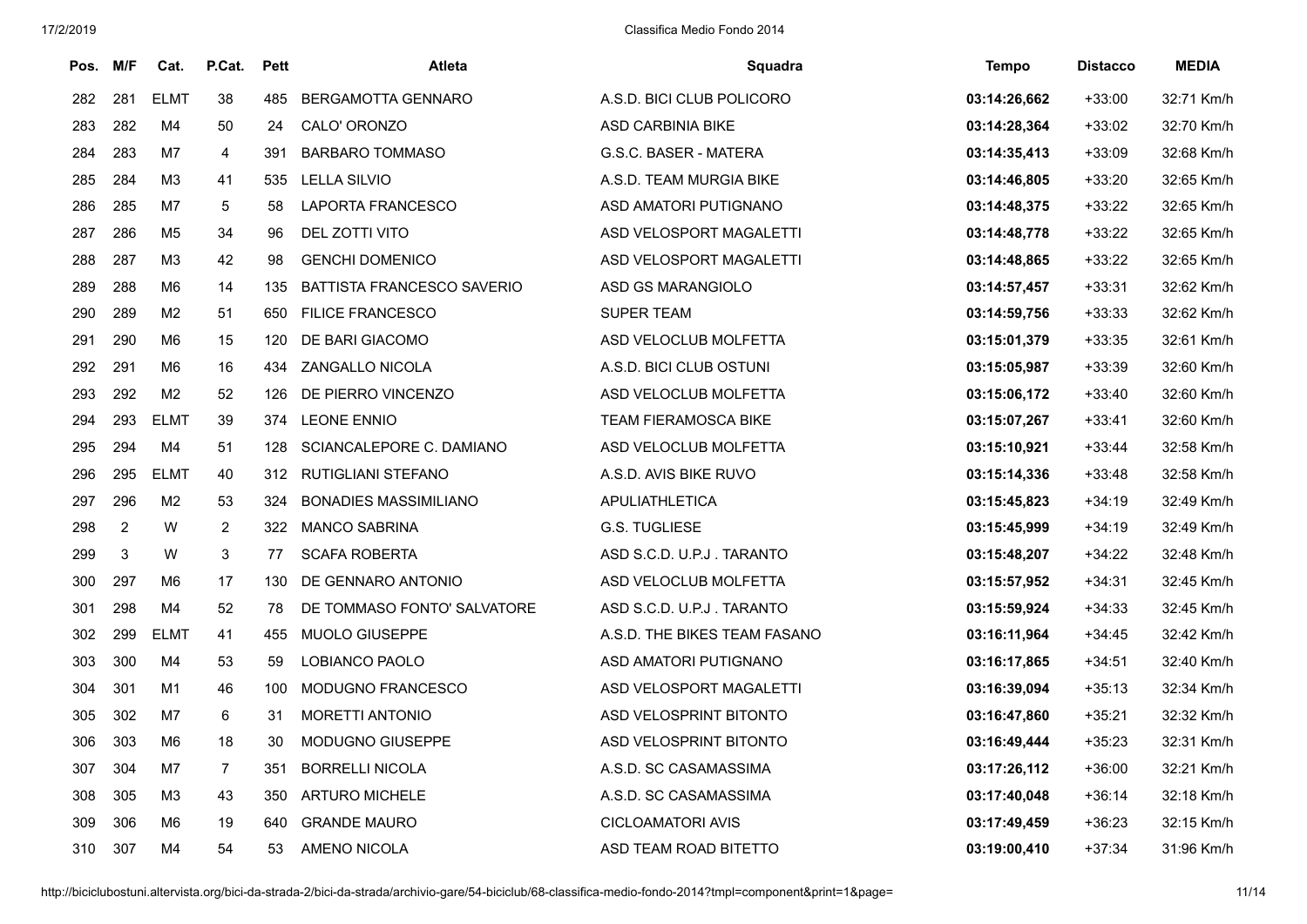| Pos. | M/F | Cat.           | P.Cat.         | <b>Pett</b> | Atleta                     | Squadra                         | Tempo        | <b>Distacco</b> | <b>MEDIA</b> |
|------|-----|----------------|----------------|-------------|----------------------------|---------------------------------|--------------|-----------------|--------------|
| 311  | 308 | <b>ELMT</b>    | 42             | 341         | <b>SUSCA ROBERTO</b>       | A.S.D. NRG BIKE - MONOPOLI      | 03:19:02,281 | $+37:36$        | 31:95 Km/h   |
| 312  | 309 |                | 4              | 621         | <b>BERARDI CRESCENZIO</b>  | A.S.D. CICOGNA LANOTTE BIKE     | 03:19:09,590 | $+37:43$        | 31:93 Km/h   |
| 313  | 310 | M2             | 54             | 226         | LATERZA ONOFRIO            | ASD LEONESSA TAKLER CEGLIE BIKE | 03:19:15,819 | $+37:49$        | 31:92 Km/h   |
| 314  | 311 | M1             | 47             | 443         | <b>BARNABA GIANVITO</b>    | <b>SPES ALBEROBELLO</b>         | 03:19:18,693 | $+37:52$        | 31:91 Km/h   |
| 315  | 312 | M <sub>2</sub> | 55             | 359         | CAPOTORTO VITANTONIO       | A.S.D. CYCLING TEAM MOLA        | 03:20:20,233 | $+38:54$        | 31:75 Km/h   |
| 316  | 313 | M <sub>2</sub> | 56             | 28          | LISI GIUSEPPE              | ASD VELOSPRINT BITONTO          | 03:20:59,931 | $+39:33$        | 31:64 Km/h   |
| 317  | 314 | M <sub>3</sub> | 44             | 174         | LOIACONO CRISTIANO         | ASD LEONESSA TAKLER CEGLIE BIKE | 03:21:01.889 | $+39:35$        | 31:64 Km/h   |
| 318  | 315 | M <sub>3</sub> | 45             | 465         | <b>SARDELLA DIEGO</b>      | A.S.D. NRG BIKE - MONOPOLI      | 03:21:30,588 | $+40:04$        | 31:56 Km/h   |
| 319  | 316 | M4             | 55             | 307         | <b>CANTARORE FELICE</b>    | A.S.D. AVIS BIKE RUVO           | 03:21:31.299 | $+40:05$        | 31:56 Km/h   |
| 320  | 317 | M <sub>2</sub> | 57             | 124         | SPAGNOLETTA ALESSIO        | ASD VELOCLUB MOLFETTA           | 03:21:41,486 | $+40:15$        | 31:53 Km/h   |
| 321  | 318 | <b>ELMT</b>    | 43             | 442         | <b>BORRELLI RAFFAELE</b>   | A.S.D. CICLISTICA CROTONESE     | 03:21:53,704 | $+40:27$        | 31:50 Km/h   |
| 322  | 319 | M3             | 46             | 221         | <b>SCALONE GIANCARLO</b>   | ASD BICI 2005 OSTUNI            | 03:21:53,869 | $+40:27$        | 31:50 Km/h   |
| 323  | 320 | M <sub>2</sub> | 58             | 426         | LEROSE LEOPOLDO            | A.S.D. BICI CLUB OSTUNI         | 03:21:53,985 | $+40:27$        | 31:50 Km/h   |
| 324  | 321 | M <sub>3</sub> | 47             | 439         | <b>GUGLIUZZO FABIO</b>     | A.S.D. CICLISTICA CROTONESE     | 03:21:54,407 | $+40:28$        | 31:50 Km/h   |
| 325  | 322 | M <sub>5</sub> | 35             | 90          | <b>CASTROVILLI MICHELE</b> | ASD S.C. CASAMASSIMA            | 03:22:04,388 | $+40:38$        | 31:47 Km/h   |
| 326  | 323 | M <sub>5</sub> | 36             | 421         | CILLO SILVIO               | A.S.D. DOMINASUD                | 03:22:19,807 | $+40:53$        | 31:43 Km/h   |
| 327  | 324 | M <sub>3</sub> | 48             | 630         | <b>MENGA DOMENICO</b>      | A.S.D. NARDELLI SPORT           | 03:22:26,601 | $+41:00$        | 31:42 Km/h   |
| 328  | 325 | M <sub>8</sub> | $\overline{2}$ | 151         | SPILOTRO ANGELO            | <b>GSC CEGIE MESSAPICA</b>      | 03:23:11,191 | $+41:45$        | 31:30 Km/h   |
| 329  | 326 | M <sub>8</sub> | $\mathbf{3}$   | 641         | <b>BALDINI PANTALEO</b>    | CICLOAMATORI AVIS               | 03:23:29,221 | $+42:03$        | 31:26 Km/h   |
| 330  | 327 | M <sub>6</sub> | 20             | 203         | <b>SILEO NICOLA</b>        | ASC MARMO PLATANO               | 03:23:37,410 | $+42:11$        | 31:23 Km/h   |
| 331  | 328 | M7             | 8              | 329         | SEBASTIANI EUGENIO         | LE RUOTE LIBERE                 | 03:23:39,604 | $+42:13$        | 31:23 Km/h   |
| 332  | 329 | M4             | 56             | 577         | <b>MANARA ANTONIO</b>      | G.S.C. ADRIANO DE ZAN           | 03:23:55,926 | $+42:29$        | 31:19 Km/h   |
| 333  | 330 | M <sub>3</sub> | 49             | 474         | <b>CASSA RAFFAELE</b>      | A.C.D. EVOLUTION TEAM           | 03:24:07,249 | $+42:41$        | 31:16 Km/h   |
| 334  | 331 | M <sub>3</sub> | 50             | 196         | ANGELINI GIOVANNI          | <b>NRG BIKE</b>                 | 03:24:15,250 | $+42:49$        | 31:14 Km/h   |
| 335  | 332 | M <sub>3</sub> | 51             | 589         | <b>TAURISANO FRANCO</b>    | <b>TITOBIKE</b>                 | 03:24:37,519 | $+43:11$        | 31:08 Km/h   |
| 336  | 333 | M4             | 57             | 584         | PASSAVANTI ANTONIO         | <b>TITOBIKE</b>                 | 03:24:38,331 | $+43:12$        | 31:08 Km/h   |
| 337  | 334 | <b>ELMT</b>    | 44             | 464         | <b>LACATENA ANTONIO</b>    | A.S.D. NRG BIKE - MONOPOLI      | 03:25:42,901 | $+44:16$        | 30:92 Km/h   |
| 338  | 335 | M <sub>3</sub> | 52             | 547         | <b>GIUSTO GENNARO</b>      | A.S.D. 2 RUOTE MOLA DI BARI     | 03:26:12,358 | +44:46          | 30:84 Km/h   |
| 339  | 336 | M <sub>5</sub> | 37             | 345         | ANGELICO ALDO              | A.S.D. SC CASAMASSIMA           | 03:27:06,900 | +45:40          | 30:71 Km/h   |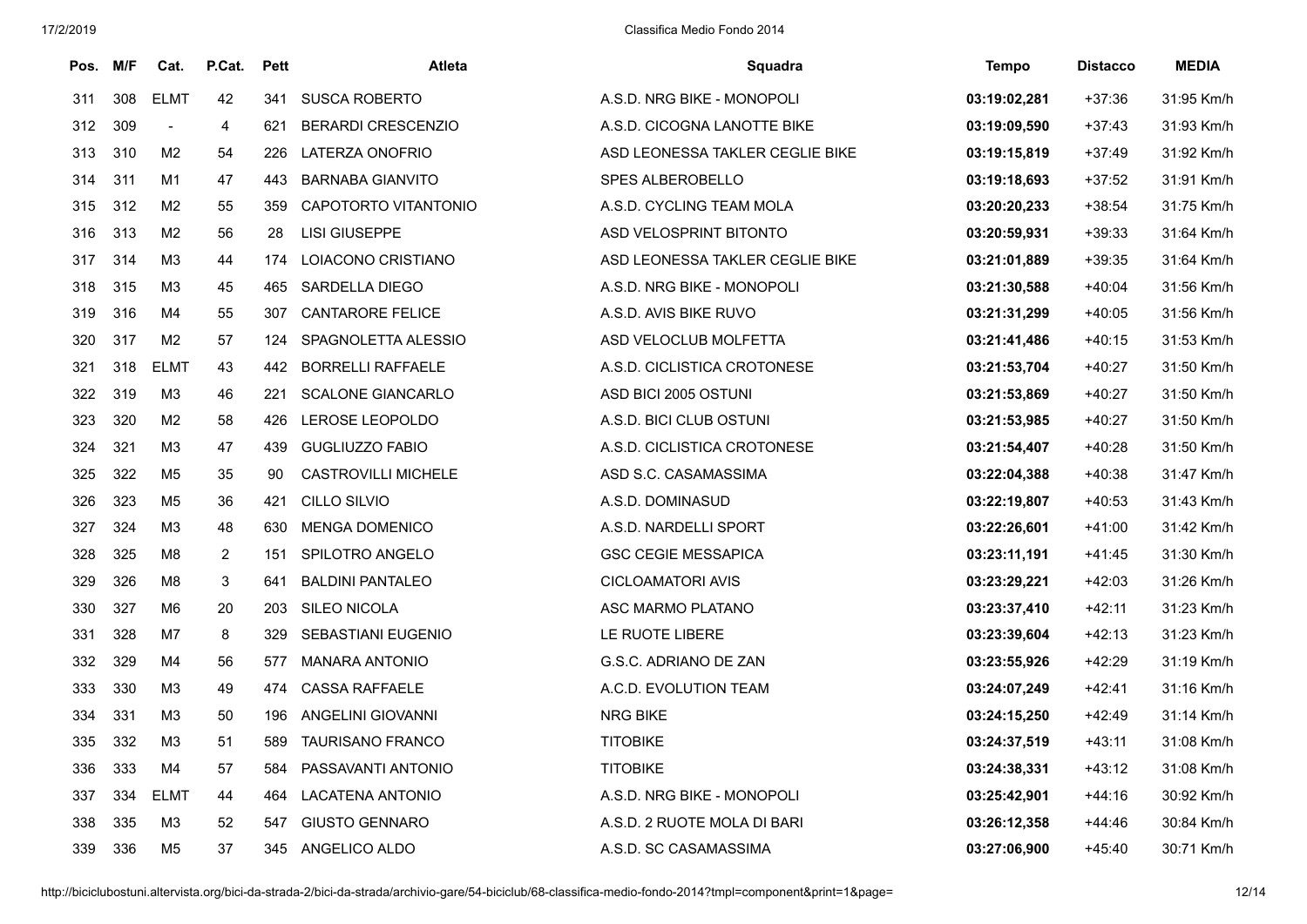| Pos. | M/F            | Cat.           | P.Cat.         | Pett | <b>Atleta</b>              | Squadra                         | Tempo        | <b>Distacco</b> | <b>MEDIA</b> |
|------|----------------|----------------|----------------|------|----------------------------|---------------------------------|--------------|-----------------|--------------|
| 340  | 337            | M <sub>2</sub> | 59             | 611  | <b>BERNACCA LORENZO</b>    | A.S.D. FUORISOGLIA              | 03:27:28,954 | $+46:02$        | 30:65 Km/h   |
| 341  | 338            | M7             | 9              | 88   | DI BITONTO FRANCESCO       | ASD S.C. CASAMASSIMA            | 03:31:02,539 | $+49:36$        | 30:14 Km/h   |
| 342  | 339            | M4             | 58             | 129  | DI PINTO GRAZIANO          | ASD VELOCLUB MOLFETTA           | 03:31:13,267 | $+49:47$        | 30:11 Km/h   |
| 343  | $\overline{4}$ | W              | 4              | 596  | <b>MANNARINI SONIA</b>     | A.S.D. MONDOSPORT               | 03:31:13,675 | $+49:47$        | 30:11 Km/h   |
| 344  | 340            | M2             | 60             | 560  | PINTAUDI LUCA              | G.S. MARANGIOLO                 | 03:31:41,698 | $+50:15$        | 30:04 Km/h   |
| 345  | 341            | M4             | 59             | 189  | <b>REALE NICOLA</b>        | ASD LEONESSA TAKLER CEGLIE BIKE | 03:32:54,520 | $+51:28$        | 29:87 Km/h   |
| 346  | 342            | M <sub>3</sub> | 53             | 25   | <b>BASILE PASQUALE</b>     | <b>ASD CARBINIA BIKE</b>        | 03:33:08.348 | $+51:42$        | 29:84 Km/h   |
| 347  | 343            | M <sub>5</sub> | 38             | 316  | <b>LORUSSO ELVIRO</b>      | A.S.D. AVIS BIKE RUVO           | 03:34:08,222 | $+52:42$        | 29:70 Km/h   |
| 348  | 344            | <b>JMT</b>     | $\overline{7}$ | 315  | <b>CANTATORE SALVATORE</b> | A.S.D. AVIS BIKE RUVO           | 03:34:08,709 | $+52:42$        | 29:70 Km/h   |
| 349  | 345            | M <sub>5</sub> | 39             | 615  | <b>TARATETA MAURIZIO</b>   | A.S.D. PANTANICRS               | 03:34:49,967 | $+53:23$        | 29:60 Km/h   |
| 350  | 346            | <b>ELMT</b>    | 45             | 410  | PASCALI NICOLA             | <b>TEAM EUROBIKE</b>            | 03:35:25,856 | $+53:59$        | 29:52 Km/h   |
| 351  | 347            | M <sub>5</sub> | 40             | 386  | SPECCHIA GIANFRANCO        | <b>MAGLIE BIKE</b>              | 03:36:06,333 | $+54:40$        | 29:43 Km/h   |
| 352  | 348            | M <sub>3</sub> | 54             | 94   | <b>MICCIONE VITO</b>       | ASD VELOSPORT MAGALETTI         | 03:36:21,067 | +54:55          | 29:40 Km/h   |
| 353  | 349            | M4             | 60             | 347  | PETRONE ANTONIO            | A.S.D. SC CASAMASSIMA           | 03:36:23,012 | $+54:57$        | 29:39 Km/h   |
| 354  | 350            | M <sub>3</sub> | 55             | 430  | SAPONARO FERDINANDO        | A.S.D. BICI CLUB OSTUNI         | 03:36:29,329 | $+55:03$        | 29:38 Km/h   |
| 355  | 351            | M7             | 10             | 149  | <b>RUSSO CARLO</b>         | ASD TEAM AURISPA & C.           | 03:36:30,315 | $+55:04$        | 29:38 Km/h   |
| 356  | 352            | M7             | 11             | 38   | <b>VITUCCI GIUSEPPE</b>    | ASD VELOSPRINT BITONTO          | 03:36:54,639 | $+55:28$        | 29:32 Km/h   |
| 357  | 353            | M <sub>3</sub> | 56             | 84   | <b>BUCCINO GIOVANNI</b>    | UCD RIONERO IL VELOCIFERO       | 03:37:48,432 | $+56:22$        | 29:20 Km/h   |
| 358  | 354            | M <sub>2</sub> | 61             | 311  | <b>BRUCOLI GIACOMO</b>     | A.S.D. AVIS BIKE RUVO           | 03:41:32,480 | $+01:00:06$     | 28:71 Km/h   |
| 359  | 355            | M4             | 61             | 47   | DE TULLIO GIOVANNI         | ASD TEAM ROAD BITETTO           | 03:43:30,514 | $+01:02:04$     | 28:46 Km/h   |
| 360  | 356            | M <sub>3</sub> | 57             | 616  | <b>CEGLIA CIRO</b>         | A.S.D. PANTANICRS               | 03:43:53,146 | $+01:02:27$     | 28:41 Km/h   |
| 361  | 357            | <b>ELMT</b>    | 46             | 456  | <b>GRASSI GIUSEPPE</b>     | A.S.D. THE BIKES TEAM FASANO    | 03:44:17,156 | $+01:02:51$     | 28:36 Km/h   |
| 362  | 358            | M6             | 21             | 622  | LEPORE GIACOMO             | A.S.D. CICOGNA LANOTTE BIKE     | 03:44:25,322 | $+01:02:59$     | 28:34 Km/h   |
| 363  | 359            | M4             | 62             | 67   | <b>VITULLI LEONARDO</b>    | ASD CICLI DE MARZO              | 03:46:16,809 | $+01:04:50$     | 28:11 Km/h   |
| 364  | 360            | M <sub>2</sub> | 62             | 14   | MAZZARONE GIOVANNI         | ASD CICLISMO MASSAFRA           | 03:46:41,207 | $+01:05:15$     | 28:06 Km/h   |
| 365  | 361            | M8             | 4              | 89   | <b>LOSITO MARIO</b>        | ASD S.C. CASAMASSIMA            | 03:47:55,539 | $+01:06:29$     | 27:90 Km/h   |
| 366  | 362            | M8             | $\,$ 5 $\,$    | 37   | SIFANNO GENNARO            | ASD VELOSPRINT BITONTO          | 03:48:15,554 | $+01:06:49$     | 27:86 Km/h   |
| 367  | 363            | M <sub>3</sub> | 58             | 544  | <b>CONTESSA ROBERTO</b>    | A.S.D. 2 RUOTE MOLA DI BARI     | 03:48:44,763 | $+01:07:18$     | 27:80 Km/h   |
| 368  | 364            | M <sub>3</sub> | 59             | 356  | SALIERNO GIOVANNI          | A.S.D. VELOSPRINT BITONTO       | 03:49:09,469 | $+01:07:43$     | 27:75 Km/h   |